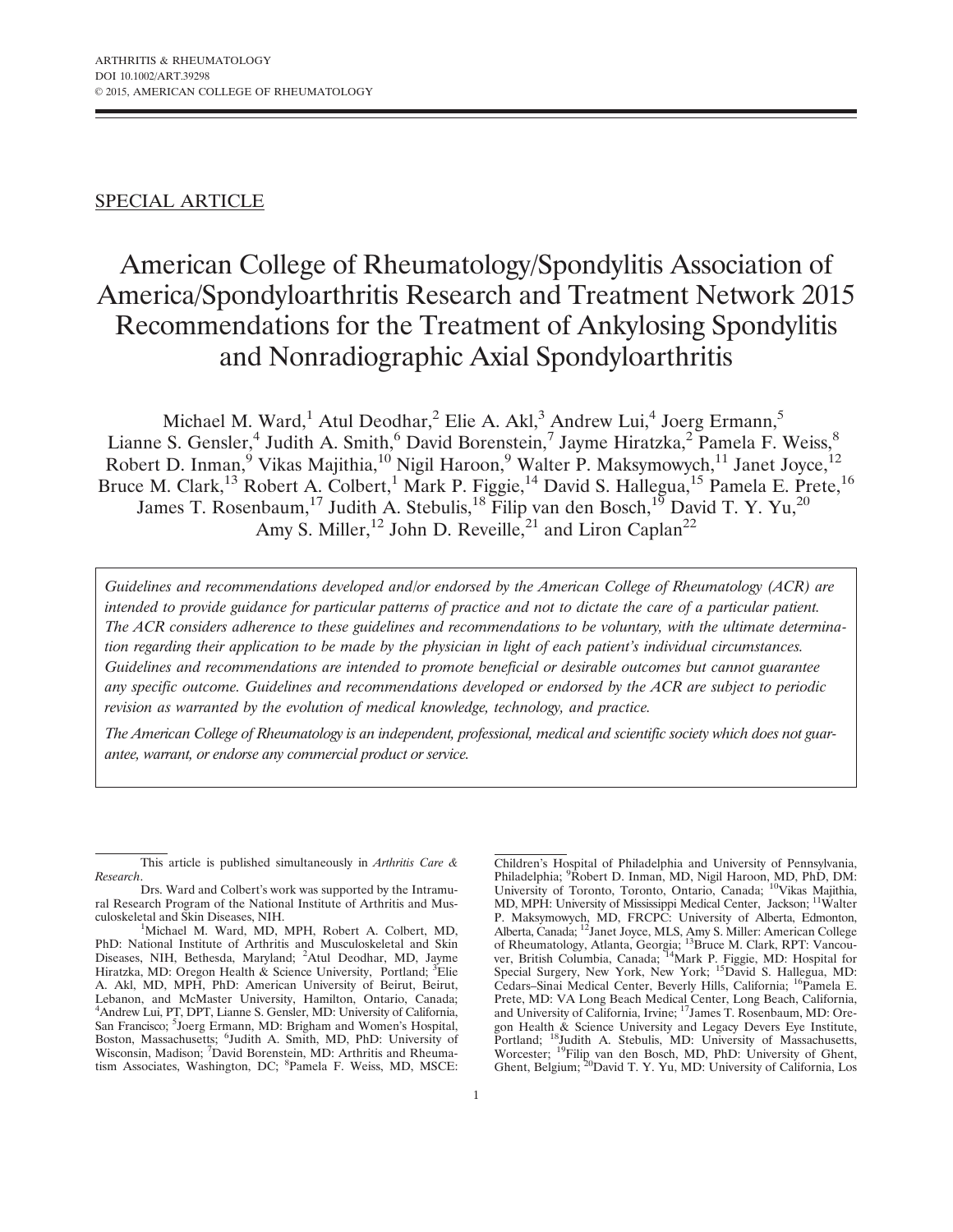Objective. To provide evidence-based recommendations for the treatment of patients with ankylosing spondylitis (AS) and nonradiographic axial spondyloarthritis (SpA).

Methods. A core group led the development of the recommendations, starting with the treatment questions. A literature review group conducted systematic literature reviews of studies that addressed 57 specific treatment questions, based on searches conducted in OVID Medline (1946–2014), PubMed (1966–2014), and the Cochrane Library. We assessed the quality of evidence using the Grading of Recommendations, Assessment, Development and Evaluation (GRADE) method. A separate voting group reviewed the evidence and voted on recommendations for each question using the GRADE framework.

Results. In patients with active AS, the strong recommendations included use of nonsteroidal antiinflammatory drugs (NSAIDs), use of tumor necrosis factor inhibitors (TNFi) when activity persists despite NSAID treatment, not to use systemic glucocorticoids, use of physical therapy, and use of hip arthroplasty for patients with advanced hip arthritis. Among the conditional recommendations was that no particular TNFi was preferred except in patients with concomitant inflammatory bowel disease or recurrent iritis, in whom TNFi monoclonal antibodies should be used. In patients with active nonradiographic axial SpA despite treatment with NSAIDs, we conditionally recommend treatment with TNFi. Other recommendations for patients

with nonradiographic axial SpA were based on indirect evidence and were the same as for patients with AS.

Conclusion. These recommendations provide guidance for the management of common clinical questions in AS and nonradiographic axial SpA. Additional research on optimal medication management over time, disease monitoring, and preventive care is needed to help establish best practices in these areas.

Ankylosing spondylitis (AS) is a form of chronic inflammatory arthritis characterized by sacroiliitis, enthesitis, and a marked propensity for sacroiliac joint and spinal fusion (1). AS is a condition in the spondyloarthritis (SpA) family of diseases, which share several clinical, genetic, and immunologic features (2). AS is distinguished in this family by universal involvement with sacroiliac joint inflammation or fusion, and more prevalent spinal ankylosis (3); these more advanced sacroiliac changes form the core of the modified New York criteria for the classification of AS (4). Radiographic features may take years to develop, which limits these classification criteria by potentially excluding patients early in the disease course.

Recently, the Assessment of SpondyloArthritis international Society (ASAS) proposed classification criteria that apply to both patients in the early stage of the disease and those in the later stages, included under the umbrella term axial SpA (5). These criteria follow the rubric of prior criteria for the SpA family of diseases (6,7). In this classification, the designation "nonradiographic axi-Angeles; <sup>21</sup>John D. Reveille, MD: University of Texas Health Sciences al SpA" encompasses patients who have chronic back pain

Center at Houston; 22Liron Caplan, MD, PhD: Denver VA Medical Center, Denver, Colorado, and University of Colorado, Aurora.

Dr. Deodhar has received consulting fees, speaking fees, and/ or honoraria from Abbott, Amgen, Pfizer, and Novartis (less than \$10,000 each) and from AbbVie and UCB (more than \$10,000 each), and research grants from Novartis, UCB, Johnson & Johnson, and Amgen. Dr. Ermann has received honoraria from AbbVie (less than \$10,000) for Advisory Board service. Dr. Gensler has received consulting fees, speaking fees, and/or honoraria from AbbVie, UCB, and Amgen (less than \$10,000 each) and research grants from Celgene and AbbVie. Dr. Borenstein has received consulting fees, speaking fees, and/or honoraria from Iroko and Abbott (less than \$10,000 each) and honoraria from Clinical Care Options (more than \$10,000). Dr. Inman has received consulting fees, speaking fees, and/or honoraria from AbbVie, Abbott, Janssen, Amgen/Pfizer, UCB, Novartis, and Celgene (less than \$10,000 each). Dr. Majithia has received consulting fees, speaking fees, and/or honoraria from GlaxoSmithKline (less than \$10,000). Dr. Haroon has received consulting fees, speaking fees, and/ or honoraria from AbbVie, Abbott, Amgen, Janssen/Johnson & Johnson/Centocor/Ortho Biotech Products, Janssen Biotech, Celgene, UCB, and Pfizer (less than \$10,000 each). Dr. Maksymowych has received consulting fees, speaking fees, and/or honoraria from Abb-Vie, UCB, Pfizer, Amgen, Janssen, and Augurex (less than \$10,000 each) and receives licensing fees and royalties from Augurex for the 14-3-3 biomarker. Mr. Clark has received consulting fees, speaking fees, and/or honoraria from AbbVie, Abbott, Amgen, Janssen, and Bristol-Myers Squibb (less than \$10,000 each). Dr. Figgie has received

consulting fees, speaking fees, and/or honoraria from Medtronic and Ethicon (less than \$10,000 each). Dr. Hallegua has received consulting fees, speaking fees, and/or honoraria from AbbVie, Q-Med AB, UCB, Bristol-Myers Squibb, Centocor, Amgen, IDEC, Xoma, Novartis, Roche, Isis, Pharmacia, La Jolla Pharma, Genentech, Proctor & Gamble, Genelabs, MedImmune, Human Genome Sciences, Array Biopharma, and Cipher (less than \$10,000 each). Dr. Prete has received consulting fees, speaking fees, and/or honoraria from Abbott (less than \$10,000). Dr. Rosenbaum has received consulting fees, speaking fees, and/or honoraria from UCB, Regeneron, Xoma, Lux Biosciences, Elan, Allergan, Santen, Teva, Novartis, Sanofi, AbbVie, Amgen, Bristol-Myers Squibb, Celgene, and Genentech (less than \$10,000 each) and is a contributor to UpToDate. Dr. van den Bosch has received consulting fees, speaking fees, and/or honoraria from Abb-Vie, Bristol-Myers Squibb, Celgene, Janssen/Johnson & Johnson, Pfizer, and UCB (less than \$10,000 each). Dr. Reveille has received consulting fees, speaking fees, and/or honoraria from Abbott and UCB (less than \$10,000 each).

Address correspondence to Michael M. Ward, MD, MPH, National Institute of Arthritis and Musculoskeletal and Skin Diseases, NIH, Building 10 CRC, Room 4-1339, 10 Center Drive, Bethesda, MD 20892. E-mail: wardm1@mail.nih.gov.

Submitted for publication December 16, 2014; accepted in revised form July 21, 2015.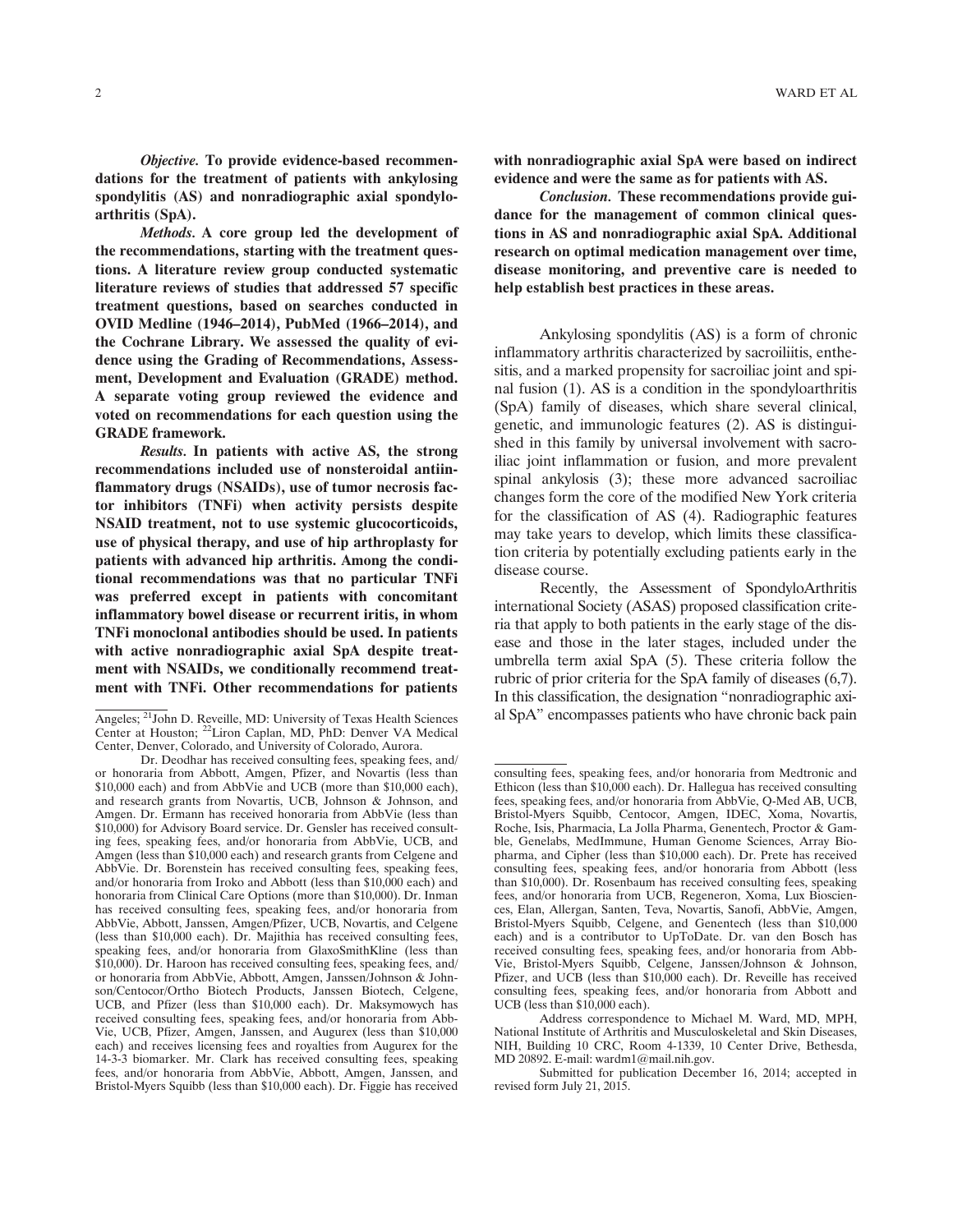and features suggestive of SpA but who do not meet the classification criteria for AS.

The goals of treatment of AS and nonradiographic axial SpA are to reduce symptoms, maintain spinal flexibility and normal posture, reduce functional limitations, maintain work ability, and decrease disease complications. The mainstays of treatment have been nonsteroidal antiinflammatory drugs (NSAIDs) and exercise, with the additional use of slow-acting antirheumatic drugs (SAARDs) in patients with peripheral arthritis. Over the past 15 years, the availability of tumor necrosis factor inhibitors (TNFi) has greatly altered the approach to the treatment of AS. More recently, additional biologic agents have been developed. With more treatment options, recommendations are needed to help optimize care of these patients. Although there are clinical similarities between AS and nonradiographic axial SpA, we considered these conditions separately because studies typically have included either patients with AS or those with nonradiographic axial SpA.

Several international organizations, including ASAS and the European League Against Rheumatism, have published recommendations for the treatment of AS, and rheumatology professional organizations in many countries have published guidelines on the use of TNFi in AS (8–11). The focus of these prior recommendations was on the use of particular medications or interventions, rather than on the treatment of patients in specific clinical circumstances. Although these recommendations were evidence based, the processes used to guide the translation of the evidence into recommendations were often not specified. Our effort differs in that we used the Grading of Recommendations, Assessment, Development and Evaluation (GRADE) method to develop the recommendations (12–14). Important aspects of this method include identification of the most important clinical questions for which treatment recommendations are needed, specification of the important outcomes, and use of a tested approach for deriving recommendations from the evidence.

This project was developed by members of the Spondyloarthritis Research and Treatment Network (SPARTAN), a group of North American rheumatologists with special interest in SpA, in response to a request for proposals from the American College of Rheumatology (ACR) and with support from the Spondylitis Association of America (SAA), a patient advocacy organization. The project began in late 2012 after the ACR and SAA boards approved the proposal, and was modified based on community and stakeholder feedback received during a public comment period in spring 2013.

The primary objective of these recommendations was to provide optimal advice on the treatment of patients with AS and nonradiographic axial SpA, based on the evidence from the literature on benefits and harms associated with specific treatment decisions, the quality of that evidence, and patients' values and preferences. Expert opinion was used in weighing these factors when developing the recommendations. The target populations are adults with AS or nonradiographic axial SpA (regardless of age at onset). The target users of these recommendations are primary care clinicians, rheumatology providers, physiatrists, and physical therapists.

#### METHODS

Overview of the project. Three groups were assembled to perform different functions (Figure 1): a core leadership group, a literature review group, and a voting panel. The core group comprised 4 rheumatologists, a GRADE methods expert, and ACR staff. The core group was responsible for defining the scope of the project, formulating the clinical questions to be addressed by the recommendations, supervising members of the literature review and voting groups, conducting the voting panel meeting, and drafting the manuscript. The literature review group comprised 12 rheumatologists, a physical therapist, and an orthopedic surgeon. They screened articles, abstracted data, and rated the quality of evidence. The voting group was independent of the literature review group and comprised 8 rheumatologists, a patient, a physical therapist, and an orthopedic surgeon. They were responsible for collectively reviewing the evidence and providing final recommendations. The GRADE methods expert provided guidance in methodology, but was not directly involved in the systematic review or grading the evidence. Adhering to ACR policy, at least 51% of each group was required to have no relevant conflicts of interest. The principal investigator and literature review committee leader were also required to have no relevant conflicts of interest.

Developing the PICO questions. Guidelines are most useful when they provide specific actionable advice on choosing between alternative approaches in particular clinical situations (14). Therefore, the GRADE method advocates specifying 4 elements for each clinical question to be addressed by the recommendations: the Patient (or Population) to whom the recommendation will apply; the Intervention being considered; the Comparison (which may be "no action" or an alternative intervention); and the Outcomes affected by the intervention  $(PICO)$  (14). These PICO elements are arranged into the questions to be addressed in the literature searches. Each PICO question then forms the basis for a recommendation.

The core group initially generated 90 PICO questions in the following 6 topic areas: pharmacologic therapy, rehabilitation, surgery, specific comorbidities, disease monitoring, and preventive care. After public comment, we reduced the scope to 57 PICO questions (37 for AS and 20 for nonradiographic axial SpA) thought to address the central aspects of treatment (see Supplements A and B, available on the Arthritis & Rheumatology web site at http://onlinelibrary.wiley.com/doi/10.1002/ art.39298/abstract).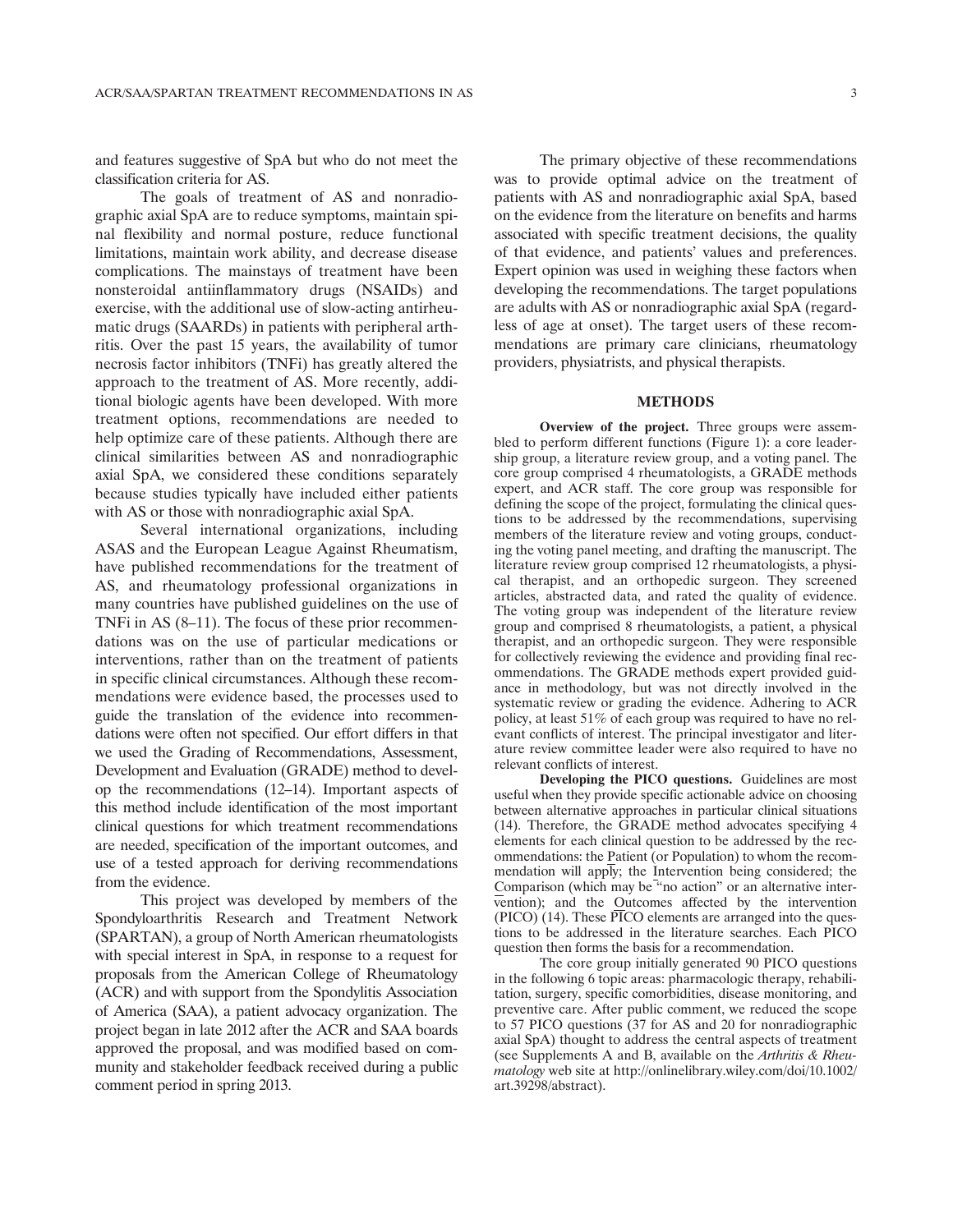

Figure 1. Flow chart showing the recommendation development process. PICO questions = clinical questions including the elements Patient (or Population) to whom the recommendation will apply, the Intervention being considered, the Comparison (which may be "no action" or an alternative intervention), and the Outcomes affected by the intervention; ACR = American College of Rheumatology; SPARTAN = Spondyloarthritis Research and Treatment Network;  $SAA =$ Spondylitis Association of America.

Because therapy goals of most treatments are similar, we developed a common outcomes framework to apply across PICO questions. The framework included 5 major outcomes: mortality, health status, functional status, serious adverse events, and comorbidities (Table 1). For health status and functional status, we used patient-reported outcomes as the primary outcome measures, because these more directly reflect the impact of the condition on the individual. We considered data on surrogate outcomes (e.g., spinal range of motion) only when data on patient-reported outcomes were not available. For rehabilitation interventions, the outcomes were health status, functional status, and adverse events.

Literature searches. Systematic literature reviews were conducted for the following domains: pharmacologic therapy, physical therapy and rehabilitation, surgery, disease activity assessment, education and preventive care, iritis, and inflammatory bowel disease. The search strategies were developed by 2 experienced medical librarians in consultation with the core group and were reciprocally reviewed (see Supplement C, available on the Arthritis & Rheumatology web site at http://onlinelibrary.wiley.com/doi/10.1002/art.39298/abstract). We searched OVID Medline since 1946, PubMed since its inception in the mid-1960s, and the Cochrane Library. Search filters were applied to retrieve study designs of interest, as well as articles on safety. Searches for medications were limited to those approved by the US Food and Drug Administration for any indication. The initial searches were performed in September 2013 and updated in July 2014.

For each PICO question, one literature reviewer screened titles and abstracts of retrieved articles and, when indicated, the full manuscript to identify relevant articles. A second reviewer independently screened the titles and abstracts excluded in the first review to ensure that all relevant articles were included. We also checked prior systematic reviews. We excluded articles focused on children (ages  $\leq$ 18 years), those in languages other than English, narrative reviews, meeting abstracts, and case reports. The literature search results appear in Supplement D, available on the Arthritis  $\&$  Rheumatology web site at http://online library.wiley.com/doi/10.1002/art.39298/abstract.

Data abstraction and rating the quality of evidence. A major principle of the GRADE method is to base recommendations on the best available evidence identified through a systematic literature review and summarized in quantitative estimates of treatment effects, such as pooled mean differences or relative risks (15,16). Studies not reporting results in sufficient detail to calculate these values (e.g., those that did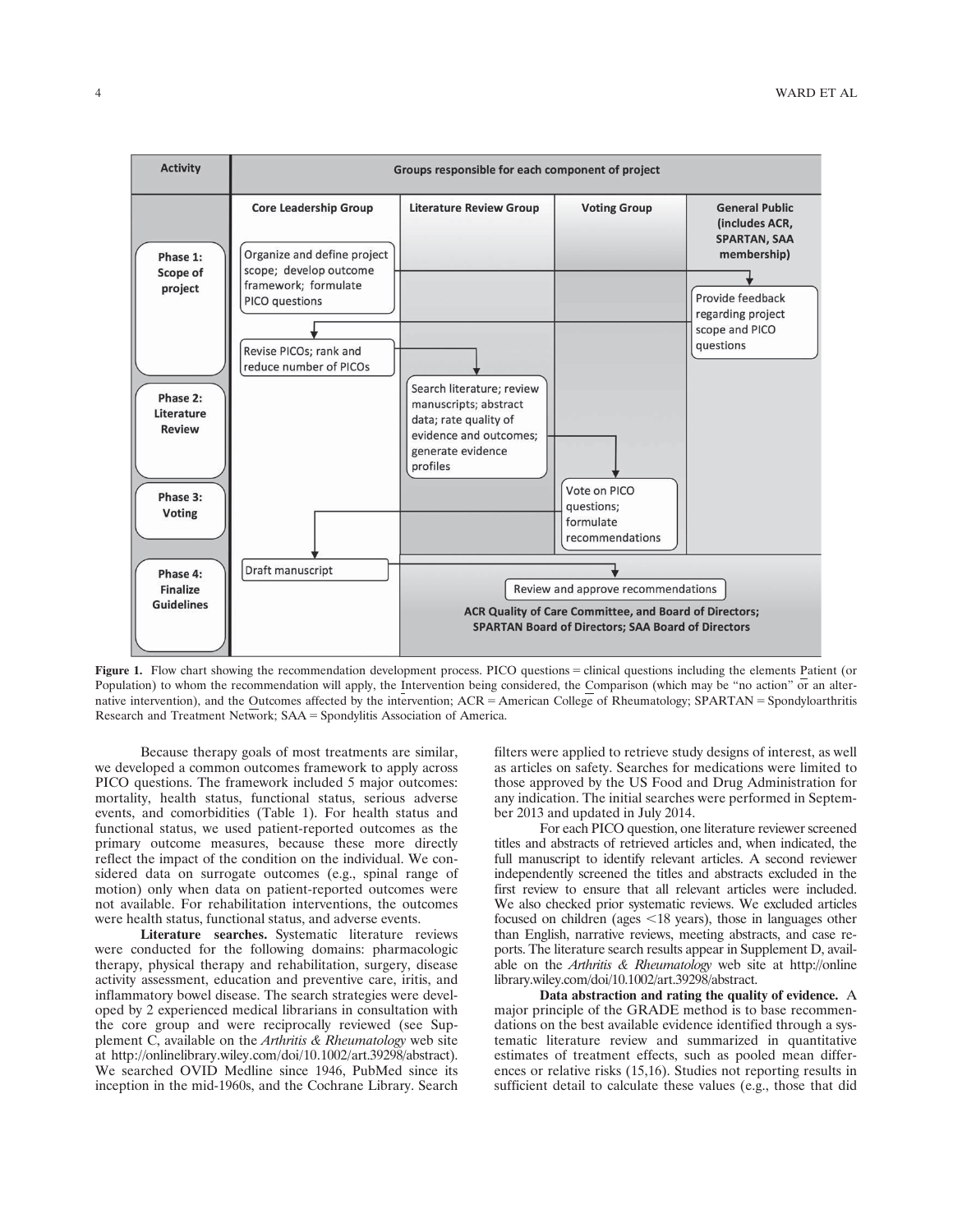#### Table 1. Outcomes framework\*

The framework included the following 5 major outcomes:

**Mortality** 

- Health status
	- Symptoms (pain, stiffness, fatigue, sleep disturbance, swelling) - Measures include the Bath AS Disease Activity Index, pain
	- scales, Short Form 36 subscales, and fatigue questionnaires - Surrogates include physical examination, AS Disease Activity Score, acute-phase reactants, and inflammation on imaging
	- Mental health (depression, anxiety) Measures include the Short Form 36 subscales
	- Quality of life (social interaction, sexual health, body image) Measures include the Short Form 36 subscales and AS Quality of Life questionnaire

Functional status

• Physical function

- Measures include the Bath AS Functional Index and Short Form 36 subscales
- Surrogates include range of motion, the Bath AS
- Metrology Index, and structural damage on imaging
- Work ability

• work ability<br>Serious adverse events

AS-related morbidities

 $* AS = ankvlosing spondvlitis.$ 

not include standard deviations) were not included in the evidence report. The review group synthesized these data to produce an effect estimate for each outcome, and assessed the quality of the evidence based on the risk of bias, imprecision in the estimates of effect, inconsistency among studies, indirectness (e.g., the study examined a similar but distinct patient group or intervention), and publication bias (16).

In GRADE, randomized controlled trials are generally assumed to provide higher-quality evidence than observational studies (16). Therefore, if a PICO question was addressed by one or more trials, we only summarized data from these trials in the Evidence Report (see Supplement E, available on the Arthritis & Rheumatology web site at http://onlinelibrary.wiley. com/doi/10.1002/art.39298/abstract). If a PICO question was addressed only in observational studies (and not in any clinical trial), we summarized the data from the observational studies in the Evidence Report.

GRADE uses 4 categories to rate the quality of evidence: high, moderate, low, and very low (16). High-quality evidence, which usually comes from controlled trials, indicates that we have high confidence in the effect estimate and future studies are thought unlikely to alter that effect. Very lowquality evidence implies very little certainty about the estimate and that the true effect may be quite different.

Deriving recommendations. According to the GRADE method, in addition to the quality of evidence, the voting group weighed the overall balance of desirable and undesirable consequences, and the variation in how patients might value an intervention's potential benefits and risks relative to the comparison (13,17). Although the GRADE method allows for considerations of costs in making recommendations, the ACR does not routinely do so, and we did not explicitly consider costs in these recommendations.

The strength of recommendation refers to the extent to which the panel was confident that the desirable effects of an intervention outweigh the undesirable effects. The GRADE method specifies 4 possible strengths of recommendations, each with particular implications (17) (Table 2). Strong recommendations usually require high-quality evidence and reflect a high degree of confidence that future research will not change the results. Strong recommendations usually involve interventions sufficiently clear in their benefits and risks that almost all informed patients would accept the recommendation. A conditional recommendation is more appropriate when the quality of evidence is low or very low, or the balance between desirable and undesirable consequences of an intervention is close, or if patients vary widely in their preferences. It is important to recognize that strong recommendations in GRADE do not necessarily imply large effects or benefits, nor a priority in which interventions should be used. Another principle of GRADE is that judgments at each step are documented so that the process of recommendation development can be traced and verified (15).

Voting process. Voting group members were sent the Evidence Report and asked to submit a nonbinding vote on their recommendation for each PICO question 2 weeks before the voting group meeting. At the meeting, held July 19–20, 2014 in Arlington, VA, the Evidence Report was reviewed, questions were discussed and in some cases clarified, and members voted anonymously by electronic ballots on the recommendation for each PICO question. Iterative voting and discussion continued until at least 80% of the members agreed on one of the 4 possible recommendation options.

Definitions and key assumptions. Patients with AS were those meeting the modified New York criteria (4). For

Table 2. Strength of recommendations in GRADE\*

| Strength               | Interpretation                                                                               | Implications for<br>clinicians                               | Implications for policymakers                     |
|------------------------|----------------------------------------------------------------------------------------------|--------------------------------------------------------------|---------------------------------------------------|
| Strongly in favor      | Almost all informed patients would<br>choose to receive the intervention                     | Should be accepted by most<br>patients to whom it is offered | Should be adopted as policy                       |
| Conditionally in favor | Most informed patients would choose<br>the intervention, but a sizable<br>minority would not | Large role for education and<br>shared decision-making       | Requires stakeholder engagement<br>and discussion |
| Conditionally against  | Most informed patients would not<br>choose the intervention, but a small<br>minority would   | Large role for education and<br>shared decision-making       | Requires stakeholder engagement<br>and discussion |
| Strongly against       | Most patients should not receive the<br>intervention                                         | Should not be offered to patients                            | Should be adopted as policy                       |

\* GRADE = Grading of Recommendations, Assessment, Development and Evaluation.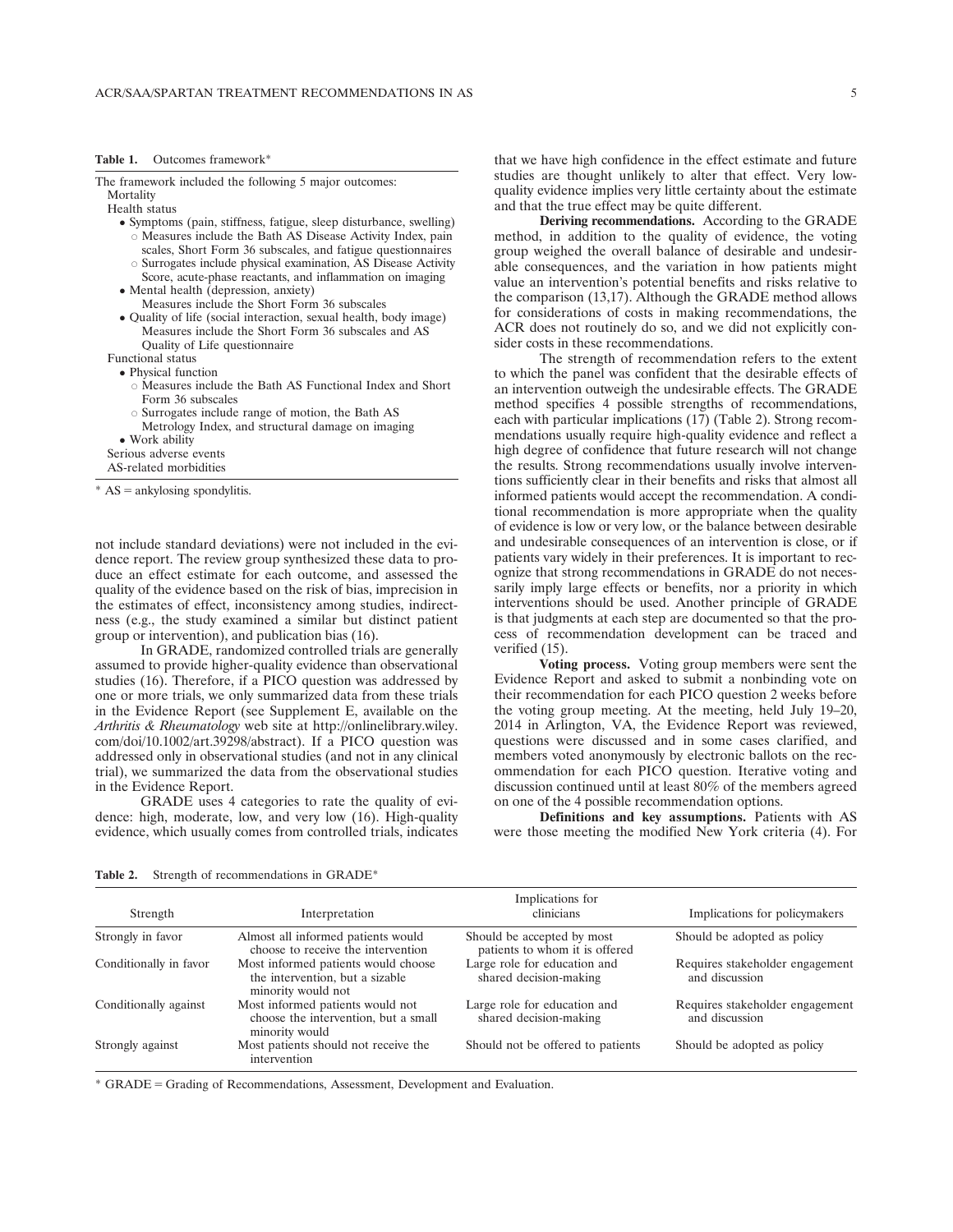purposes of these recommendations, we defined active disease as disease causing symptoms at an unacceptably bothersome level as reported by the patient, and judged by the examining clinician to be due to SpA. We defined stable disease as that which was asymptomatic or causing symptoms that were bothersome but at an acceptable level as reported by the patient. A status of stable disease required a minimum of 6 months of clinical stability. The specific medications included in each drug category are in listed Supplement F, available on the Arthritis & Rheumatology web site at http://onlinelibrary.wiley. com/doi/10.1002/art.39298/abstract.

These guidelines are meant to apply to typical patients, rather than exceptional cases. Treatment decisions should always involve education of the patient as to anticipated benefits and potential harms. In instances when a particular medication is not recommended, it does not imply that it is contraindicated.

Endorsements. Prior to publication, these recommendations were reviewed and endorsed by the ACR Committee on Quality of Care, as well as the Boards of Directors of the ACR, SAA, and SPARTAN.

#### RESULTS

Figure 2 provides a summary of the main recommendations.

A. Recommendations for the treatment of patients with active AS

#### A1. Pharmacologic treatment.

#### In adults with active AS:

We strongly recommend treatment with NSAIDs over no treatment with NSAIDs (PICO 2; lowquality evidence; vote 100% agreement).

We conditionally recommend continuous treatment with NSAIDs over on-demand treatment with NSAIDs (PICO 1; very low-quality evidence; vote 90% agreement).

We do not recommend any particular NSAID as the preferred choice (PICO 3; moderate- to lowquality evidence; conditional recommendation; vote 100% agreement).

Evidence and rationale. Evidence for the efficacy of NSAIDs in active AS comes from several placebocontrolled trials (see Supplement E: Evidence Report, available on the *Arthritis* & Rheumatology web site at http://onlinelibrary.wiley.com/doi/10.1002/art.39298/ abstract). The overall quality of evidence was low based on serious risk of bias and imprecision for several critical outcomes. Despite this, the panel believed most patients benefit from treatment with NSAIDs and that the desirable consequences far outweighed undesirable consequences for the large majority of patients, justifying a strong recommendation. Although some patients have contraindications to treatment, the panel thought there was likely little variation among patients in preferences for treatment with NSAIDs.

Continuous NSAID treatment was compared to on-demand treatment in one controlled trial, which showed no significant differences between groups in any clinical end point, wide confidence intervals, and high risk of bias (see Supplement E: Evidence Report, available on the Arthritis & Rheumatology web site at http://onlinelibrary. wiley.com/doi/10.1002/art39298/abstract). Hypertension

- . In adults with active AS, we strongly recommend treatment with NSAIDs over no treatment with NSAIDs.
- In adults with active AS despite treatment with NSAIDs, we strongly recommend treatment with TNFi over no treatment with TNFi.
- In adults with active AS, we do not recommend any particular TNFi as the preferred choice, except for patients with concomitant inflammatory bowel disease or recurrent iritis.
- In adults with AS and inflammatory bowel disease, we strongly recommend treatment with TNFi monoclonal antibodies over treatment with etanercept.
- In adults with active AS, we strongly recommend against treatment with systemic glucocorticoids.
- In adults with active AS, we strongly recommend treatment with physical therapy over no treatment with physical therapy.
- In adults with AS and advanced hip arthritis, we strongly recommend treatment with total hip arthroplasty over no surgery.
- In adults with active nonradiographic axial SpA despite treatment with NSAIDs, we conditionally recommend treatment with TNFi over no treatment with TNFi.

Figure 2. Key recommendations for the treatment of patients with ankylosing spondylitis (AS) or nonradiographic axial spondyloarthritis (SpA). NSAIDs = nonsteroidal antiinflammatory drugs; TNFi = tumor necrosis factor inhibitor. Correction added after online publication 24 September 2015: The fourth bullet point in Figure 2 has been revised.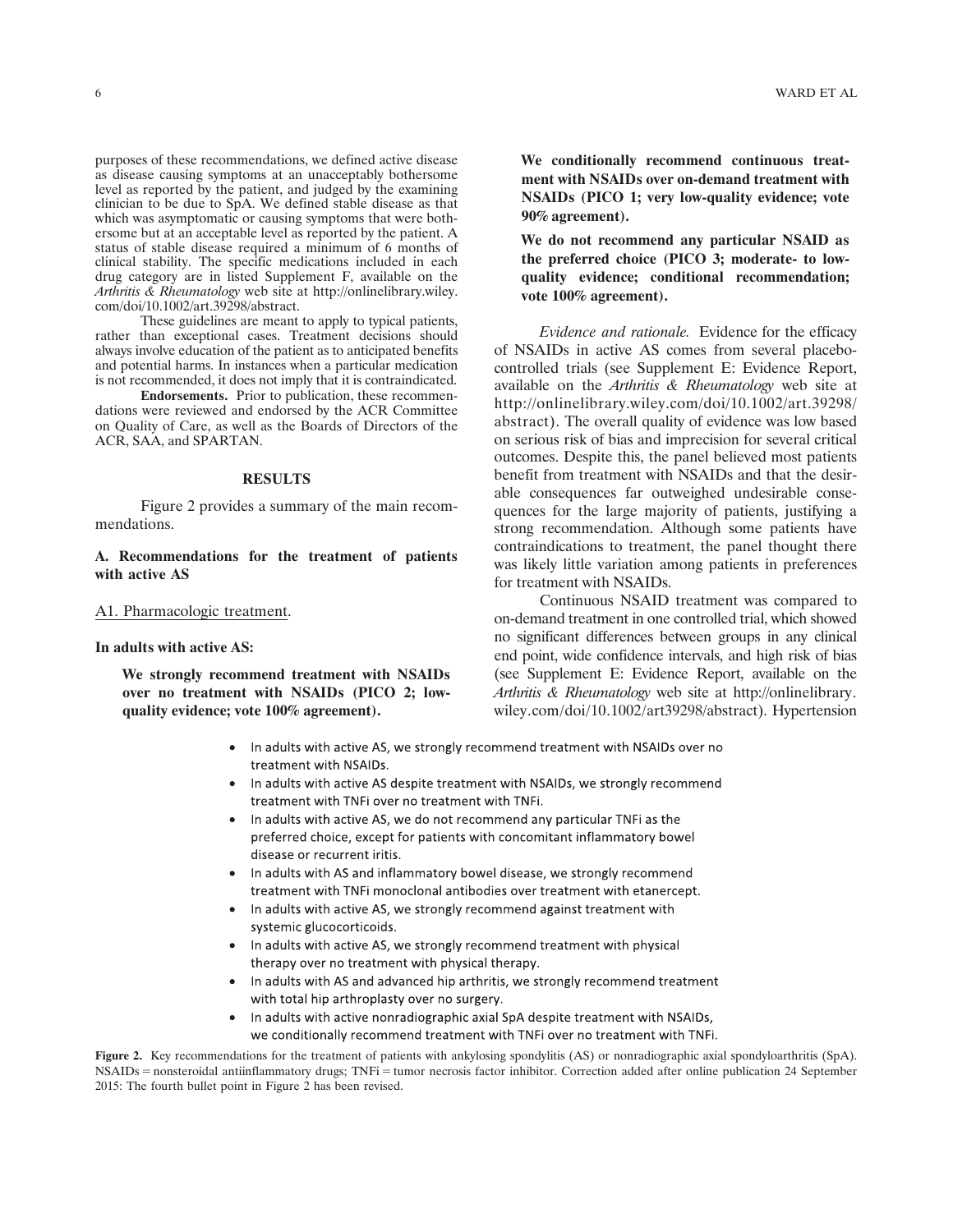and depression were more common in the continuous treatment group. Despite this, the panel favored daily NSAID treatment for the period of active AS for most patients. The decision to use NSAIDs continuously may vary depending on the severity and intermittency of symptoms, comorbidities, and patient preferences. The dose may also be changed depending on symptom level.

We did not identify any formal comparative effectiveness analyses of different NSAIDs in AS. Evidence of the relative efficacy of NSAIDs was provided by several head-to-head controlled trials that used either indomethacin  $(n = 12)$ , celecoxib  $(n = 2)$ , or naproxen  $(n = 1)$  as the comparator drug (see Supplement E: Evidence Report, available on the Arthritis & Rheumatology web site at http://onlinelibrary.wiley.com/doi/10.1002/art. 39298/abstract). There was no evidence to suggest that indomethacin had different effects on pain or stiffness compared to other NSAIDs, nor differences in efficacy between celecoxib and either diclofenac or ketoprofen. Many studies had small samples and imprecise estimates of effects, and the overall quality of evidence was rated as moderate to low, depending on the drug. Only one study had a noninferiority design. Based on this evidence, the panel recommended against designating any particular NSAIDs as the preferred treatment option. Choice of NSAID should be based on consideration of the patient's past history of NSAID use, risk factors for adverse effects, and comorbidities.

## In adults with active AS despite treatment with NSAIDs, we conditionally recommend against treatment with SAARDs (PICO 7; very low- to moderate-quality evidence, depending on the drug; vote 90% agreement).

Evidence and rationale. Evidence on the efficacy of SAARDs was based on controlled trials of sulfasalazine  $(n = 8)$ , methotrexate  $(n = 3)$ , leflunomide  $(n = 1)$ , pamidronate  $(n = 1)$ , thalidomide  $(n = 1)$ , and apremilast  $(n = 1)$  (see Supplement E: Evidence Report, available on the Arthritis & Rheumatology web site at http://onlinelibrary.wiley.com/doi/10.1002/art.39298/abstract). The quality of evidence for critical outcomes was moderate to very low. Sulfasalazine had a small beneficial effect on spinal pain but not on other outcomes, and had a higher risk of side effects than placebo. Although treatment with sulfasalazine did not improve peripheral joint counts, small benefit was seen in a composite measure of peripheral arthritis symptoms. The other medications were tested in small numbers of patients. Trials of methotrexate were limited by use of weekly doses of 10 milligrams or less. Treatment with high-dose pamidronate was associated with improved patient-reported outcomes compared to low-dose pami-

dronate and deserves further study. Based on a very low to moderate level of evidence of small or no clinical effects, the panel recommended against the use of SAARDs in most patients whose AS remained active despite NSAID use; treatment with TNFi would be recommended instead (see PICO 6 below). Treatment with sulfasalazine or pamidronate could be considered for patients with contraindications to TNFi or those who decline treatment with TNFi. Sulfasalazine could be considered for those with prominent peripheral arthritis.

#### In adults with active AS despite treatment with NSAIDs:

We strongly recommend treatment with TNFi over no treatment with TNFi (PICO 6; moderate-quality evidence; vote 80% agreement).

We do not recommend any particular TNFi as the preferred choice, except for patients with concomitant inflammatory bowel disease or recurrent iritis (PICO 5; moderate-quality evidence; conditional recommendation; vote 100% agreement).

Evidence and rationale. Evidence supporting the use of TNFi in this setting comes from 13 randomized controlled trials, which showed large and consistent improvements in clinical outcomes (see Supplement E: Evidence Report, available on the Arthritis & Rheumatology web site at http://onlinelibrary.wiley.com/doi/10. 1002/art.39298/abstract). The trials were short term, with most limited to 24 weeks. Although the panel believed a strong recommendation was justified based on the overall balance between desirable and undesirable consequences of treatment, the panel emphasized that the decision to begin treatment with a TNFi should be made only after education of the patient on the potential risks and benefits of the medication, and with consideration that some patients may value the relief of symptoms and risk of side effects differently. The panel judged that lack of response (or intolerance) to at least 2 different NSAIDs over 1 month, or incomplete responses to at least 2 different NSAIDs over 2 months, would be adequate trials with which to judge NSAID responses.

Evidence to guide the choice of TNFi, based on either superior efficacy or lower toxicity of one drug versus another, is limited. In a small 2-year open-label trial, there were no differences in clinical outcomes between patients randomized to receive infliximab or etanercept (see Supplement E: Evidence Report, available on the Arthritis & Rheumatology web site at http://onlinelibrary. wiley.com/doi/10.1002/art.39298/abstract). Two metaanalyses that tested indirect comparisons among TNFi using data from controlled trials showed no differences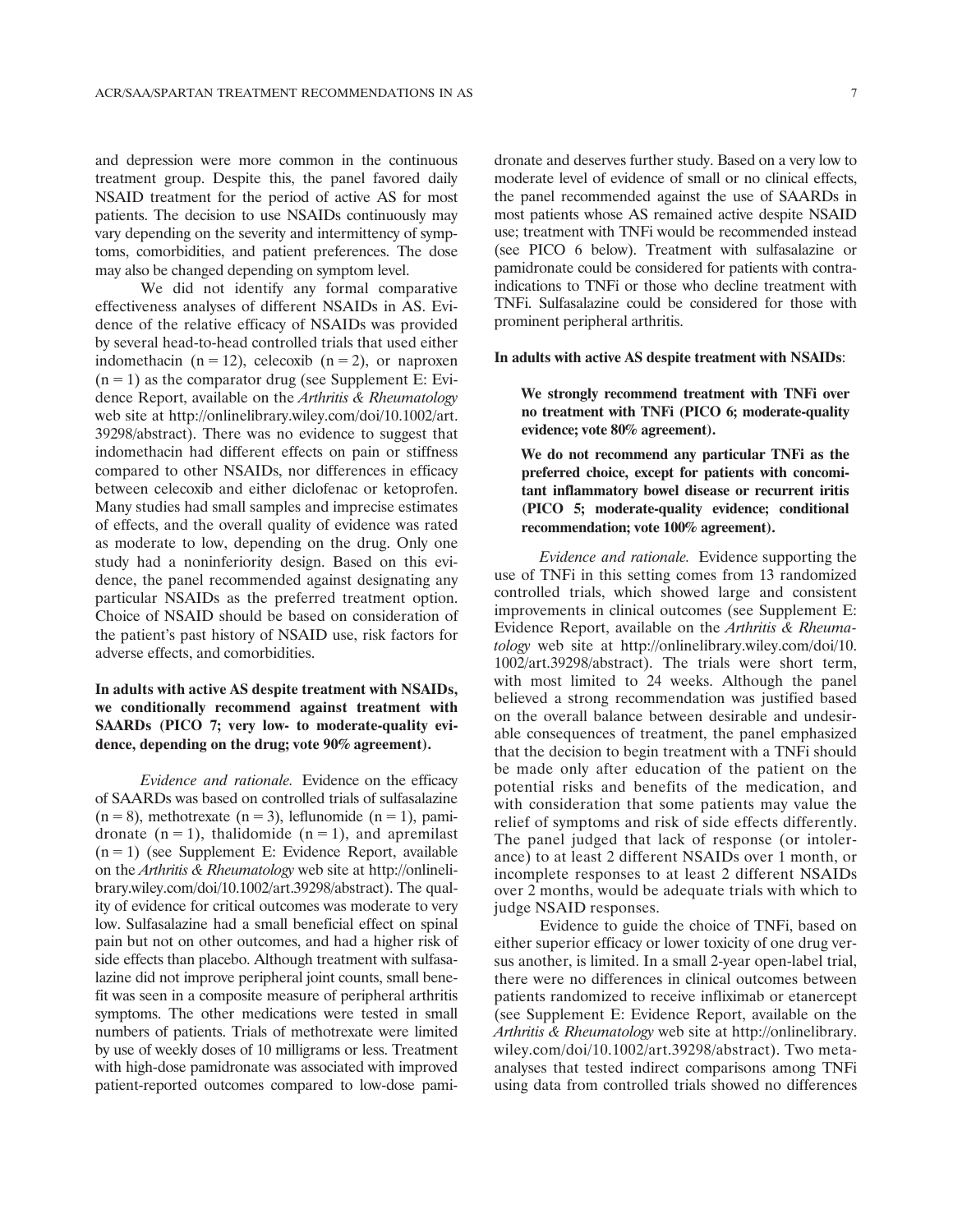in ASAS criteria for 20% improvement in disease activity responses, while other clinical outcomes were not examined. The quality of evidence was judged to be moderate and insufficient to support recommendation of the use of one TNFi over another. However, the panel thought that in patients with inflammatory bowel disease or frequently recurrent iritis, treatment with infliximab or adalimumab should be preferred over etanercept (see PICO 29 and 32 below).

In adults with active AS despite treatment with NSAIDs and who have contraindications to TNFi, we conditionally recommend treatment with a SAARD over treatment with a non-TNFi biologic agent (PICO 8; very low to lowquality evidence, depending on the drug; vote 100% agreement).

Evidence and rationale. No studies have directly compared treatment responses to non-TNFi biologic agents and SAARDs in patients with active AS who have contraindications to TNFi. Similarly, these treatments have not been compared in patients who are nonresponders to TNFi, which might provide indirect evidence. Therefore, qualitative comparisons of responses to SAARDs (PICO 7) and non-TNFi biologic agents were used to address this question. Data from small single-arm studies comparing patients before and after treatment with abatacept and tocilizumab failed to demonstrate benefit for important patient outcomes, while a study of ustekinumab showed some evidence of effectiveness but had serious risk of bias (see Supplement E: Evidence Report, available on the Arthritis & Rheumatology web site at http:// onlinelibrary.wiley.com/doi/10.1002/art.39298/abstract). A trial of rituximab showed little benefit in patients who had not responded to prior treatment with TNFi. The overall level of evidence supporting use of non-TNFi biologic agents was very low. The panel thought there were insufficient data currently to support the use of presently available non-TNFi biologic agents in active AS, and favored treatment with sulfasalazine or pamidronate before the use of these medications, despite the limited benefit of sulfasalazine and limited evidence for pamidronate.

## In adults with active AS despite treatment with the first TNFi used:

We conditionally recommend treatment with a different TNFi over adding a SAARD (PICO 9; very low-quality evidence; vote 100% agreement).

We conditionally recommend treatment with a different TNFi over treatment with a non-TNFi bio-

#### logic agent (PICO 10; very low-quality evidence; vote 90% agreement).

Evidence and rationale. This recommendation addresses TNFi failures due to ineffectiveness rather than toxicity. No studies directly compared treatment with SAARDs to treatment with TNFi for patients with active AS whose treatment with the first TNFi was unsuccessful. The recommendation was therefore based on indirect comparison of outcomes of patients who switched to a different TNFi after failure of the first TNFi, and outcomes of patients treated with either SAARDs or non-TNFi biologic agents (addressed in PICO 7 and PICO 8, respectively). Data from 4 observational studies suggested that patients who switched TNFi improved on average in important clinical outcomes, although the improvement was often less than in primary responses (see Supplement E: Evidence Report, available on the Arthritis & Rheumatology web site at http://onlinelibrary.wiley.com/doi/10.1002/ art.39298/abstract). These improvements were larger than those reported with either SAARDs or non-TNFi biologic agents. The overall quality of evidence was low given the risk of bias associated with open-label treatment, and the lack of studies that directly addressed these questions. The panel recommended that after failure of the first TNFi, switching to a different TNFi be considered for most patients. The panel did not consider the question of treatment options after failure of the second TNFi.

## In adults with active AS, we strongly recommend against treatment with systemic glucocorticoids (PICO 4; very low-quality evidence; vote 100% agreement).

Evidence and rationale. Treatment with systemic glucocorticoids was examined in 3 case series and 1 short-term (2-week) randomized placebo-controlled trial of high-dose glucocorticoids (see Supplement E: Evidence Report, available on the Arthritis & Rheumatology web site at http://onlinelibrary.wiley.com/doi/10. 1002/art.39298/abstract). In the randomized trial, 5 of 10 outcomes favored prednisolone 50 milligrams daily over placebo. In the case series, there were modest improvements with treatment over 4–6 months, but the studies had a serious risk of bias and imprecise estimates of effect. The overall quality of evidence was therefore rated as very low. The panel concluded that there was little evidence to support long-term treatment with systemic glucocorticoids. However, it was recognized that short-term glucocorticoid treatment with rapid tapering could be considered in a very limited number of circumstances, including a polyarticular flare of peripheral arthritis, flares during pregnancy, or concomitantly with flares of inflammatory bowel disease.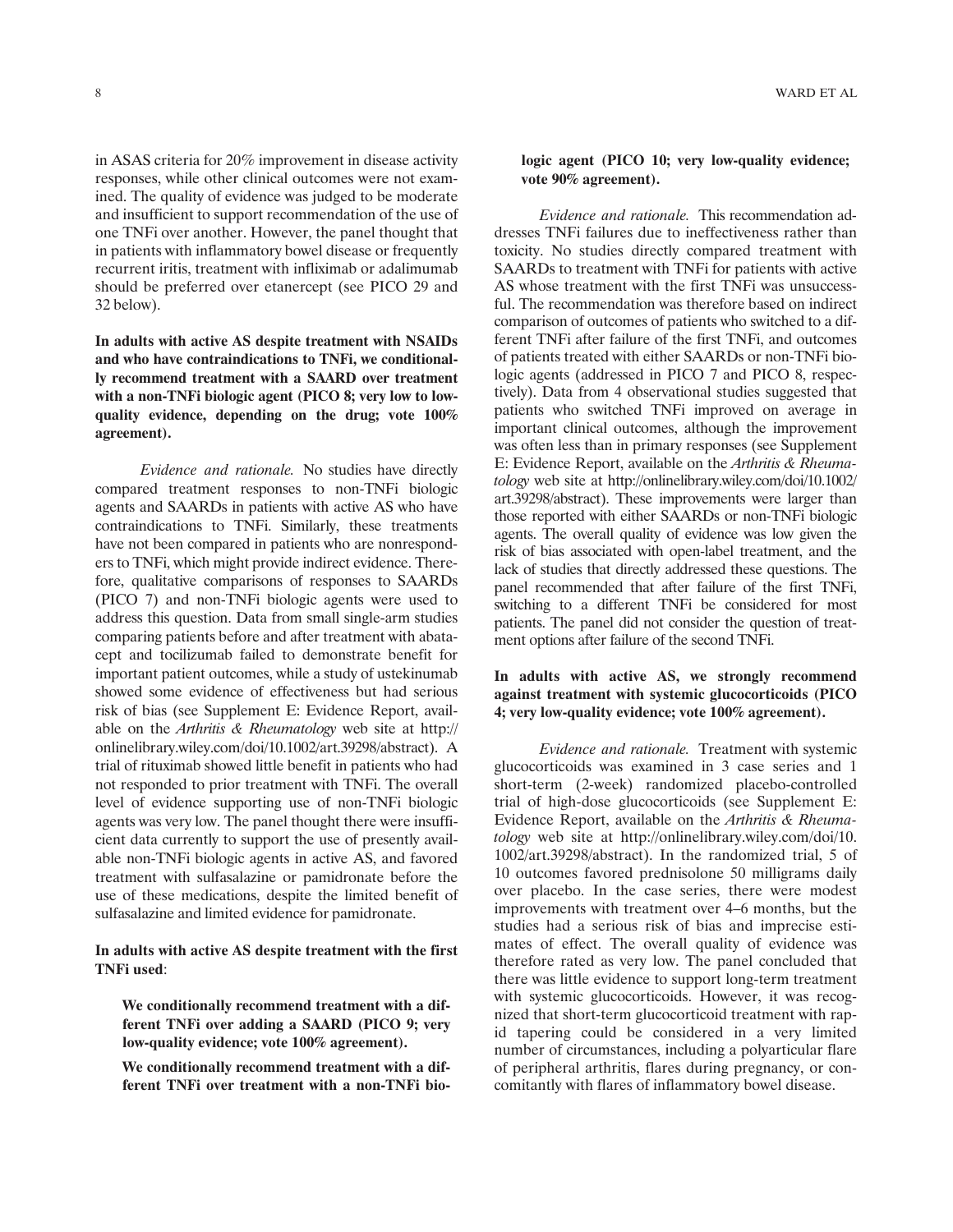In adults with AS and isolated active sacroiliitis despite treatment with NSAIDs, we conditionally recommend treatment with locally administered parenteral glucocorticoids over no treatment with local glucocorticoids (PICO 13; very low-quality evidence; vote 100% agreement).

Evidence and rationale. Sacroiliac joint glucocorticoid injections were tested in 2 small controlled trials, only one of which was blinded. These results, along with those of 2 observational studies, showed improvement in pain for up to 9 months (see Supplement E: Evidence Report, available on the Arthritis & Rheumatology web site at http://onlinelibrary.wiley.com/ doi/10.1002/art.39298/abstract). However, the studies had serious risk of bias and some included patients with undifferentiated SpA. The panel recognized that this treatment may be a useful option when weighed against the alternative of escalating systemic treatment.

In adults with AS with stable axial disease and active enthesitis despite treatment with NSAIDs, we conditionally recommend using treatment with locally administered parenteral glucocorticoids over no treatment with local glucocorticoids. Peri-tendon injections of Achilles, patellar, and quadriceps tendons should be avoided. (PICO 14; very low-quality evidence; vote 100% agreement).

In adults with AS with stable axial disease and active peripheral arthritis despite treatment with NSAIDs, we conditionally recommend using treatment with locally administered parenteral glucocorticoids over no treatment with local glucocorticoids (PICO 15; very low-quality evidence; vote 100% agreement).

Evidence and rationale. Our search identified no studies of local glucocorticoid injections for the treatment of enthesitis in patients with AS. The recommendation was based on extrapolation from experiences in other diseases, which showed modest short-term benefit from peri-tendon injections, depending on the site (18). The panel specifically recommended against local injections around the Achilles, patellar, and quadriceps tendons, given the risk of tendon rupture (19). Injections at other sites, such as the greater trochanter, pelvic rim, and plantar fascia attachment, could be considered based on symptom severity and patient preferences for local versus systemic treatment with a SAARD or TNFi.

Similarly, no studies reported on the use of intraarticular glucocorticoid injections in the treatment of active peripheral arthritis in AS. The panel recommended this treatment as an option, based on evidence from other rheumatic diseases (20). This option may be considered for patients who prefer local treatment over systemic treatment, and when only 1 or 2 joints are inflamed.

#### A2. Rehabilitation.

In adults with active AS:

We strongly recommend treatment with physical therapy over no treatment with physical therapy (PICO 16; moderate-quality evidence; vote 100% agreement).

We conditionally recommend active physical therapy interventions (supervised exercise) over passive physical therapy interventions (massage, ultrasound, heat) (PICO 17; very low-quality evidence; vote 82% agreement).

We conditionally recommend land-based physical therapy interventions over aquatic therapy interventions (PICO 18; moderate-quality evidence; vote 100% agreement).

Evidence and rationale. There was moderatelevel evidence from 2 controlled trials in support of the efficacy of physical therapy in patients with active AS (see Supplement E: Evidence Report, available on the Arthritis & Rheumatology web site at http://onlinelibrary. wiley.com/doi/10.1002/art.39298/abstract). Given the evidence of benefit and the very low likelihood of harms, the panel judged that a strong recommendation was justified.

No studies were identified that compared active with passive interventions. Because one of the goals of physical therapy is to educate patients in self-management in using an independent exercise program, the panel judged that active interventions should be stressed over passive interventions. Passive interventions could supplement, but not substitute for, active physical therapy interventions.

Four controlled trials compared aquatic and land-based interventions in active AS, with no significant short-term differences in changes in disease activity, pain, or stiffness between treatment groups, but some slightly better outcomes with aquatic interventions (see Supplement E: Evidence Report, available on the Arthritis & Rheumatology web site at http://onlinelibrary.wiley. com/doi/10.1002/art.39298/abstract). Given the absence of strong evidence favoring aquatic interventions, the panel judged that aquatic therapy should not take precedence over land-based therapy. While aquatic therapy can be used by those with access to a swimming pool or hydrotherapy tub, land-based therapy was conditionally preferred because access to land-based therapy is often greater.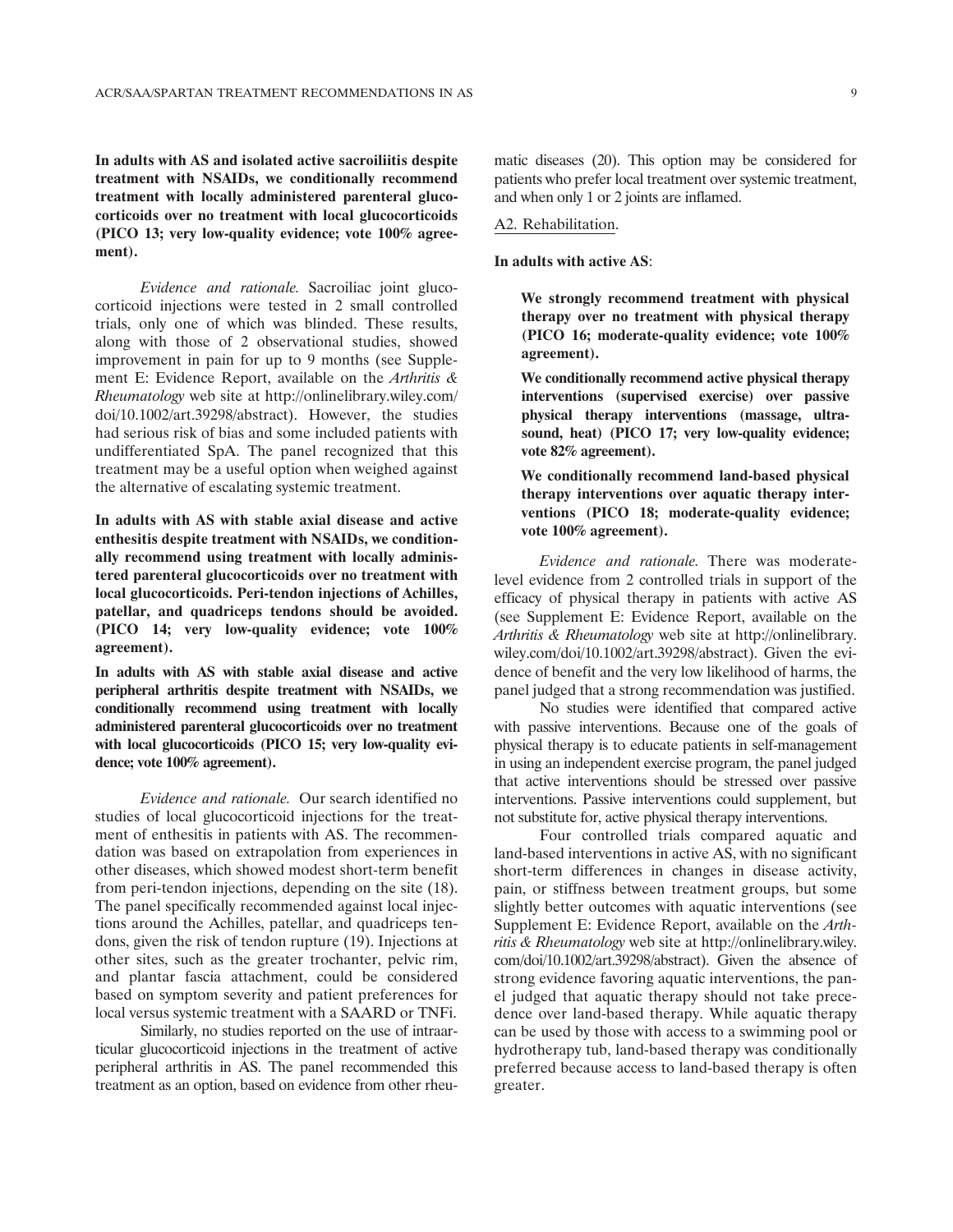B. Recommendations for the treatment of patients with stable AS

#### B1. Pharmacologic treatment

In adults with stable AS, we conditionally recommend on-demand treatment with NSAIDs over continuous treatment with NSAIDs (PICO 1; very low-quality evidence; vote 100% agreement).

Evidence and rationale. This recommendation differs from that for patients with active AS (see Supplement E: Evidence Report, available on the Arthritis & Rheumatology web site at http://onlinelibrary.wiley.com/ doi/10.1002/art.39298/abstract). The panel considered that the undesirable consequences of continuous treatment with NSAIDs outweighed the desirable consequences in patients with stable AS. Continuous NSAID treatment in clinically stable patients might be considered for those with early AS, no comorbidities, and a higher propensity to develop progressive spinal fusion (for example, men, smokers, those with persistently high serum C-reactive protein [CRP] concentrations, and those with existing syndesmophytes) (21), based on the patient's preferences for taking daily medication for possible future benefits, even if those benefits are unclear.

In adults with stable AS receiving treatment with TNFi and NSAIDs, we conditionally recommend continuing treatment with TNFi alone compared to continuing both treatments (PICO 11; very low-quality evidence; vote 100% agreement).

In adults with stable AS receiving treatment with TNFi and SAARDs, we conditionally recommend continuing treatment with TNFi alone over continuing both treatments (PICO 12; very low-quality evidence; vote 100% agreement).

Evidence and rationale. The literature search did not identify any studies that addressed the effects of withdrawal of either NSAIDs or SAARDs on the outcomes in patients with stable AS who were also receiving TNFi. We did not consider the option of withdrawing TNFi rather than NSAIDs or SAARDs, based on evidence from an observational study that suggested a high likelihood of relapse after withdrawal of TNFi (22). In stable patients, a trial of withdrawing either NSAIDS or SAARDs could be considered, based on the likelihood that undesirable consequences of combined treatment may outweigh the desirable consequences. Continuing treatment with either NSAIDs or SAARDs in this setting has uncertain but

likely little benefit, but entails risk of gastrointestinal, renal, cardiac, and hematologic toxicity (23,24).

It is important to note that the recommendation regarding SAARDs does not apply to the question of using low-dose methotrexate with TNFi treatment to decrease the potential development of antidrug antibodies. The panel did not address this question.

#### B2. Rehabilitation

In adults with stable AS, we strongly recommend treatment with physical therapy over no treatment with physical therapy (PICO 19; low-quality evidence; vote 82% agreement).

Evidence and rationale. The use of physical therapy in patients with stable AS was examined in 8 controlled trials, with improvement in disease activity and physical functioning but no significant improvement in pain or stiffness (see Supplement E: Evidence Report, available on the Arthritis & Rheumatology web site at http://onlinelibrary.wiley.com/doi/10.1002/art.39298/ abstract). The overall level of evidence was rated as low based on risk of bias and heterogeneous results across studies. Given the evidence of benefit and low likelihood of harms, the panel judged that a strong recommendation was justified. Physical therapy in stable patients was most important for periodic reassessment and appropriate modifications of home exercises.

## C. Recommendations for the treatment of patients with either active or stable AS

In adults with active or stable AS:

We conditionally recommend the regular-interval use and monitoring of a validated AS disease activity measure (PICO 54; very low-quality evidence; vote 100% agreement).

We conditionally recommend regular-interval use and monitoring of the CRP concentrations or erythrocyte sedimentation rate (ESR) over usual care without regular CRP or ESR monitoring (PICO 55; very low-quality evidence; vote 100% agreement).

Evidence and rationale. No studies addressed the effect of routine monitoring of a disease activity measure, such as the Bath AS Disease Activity Index or the AS Disease Activity Score, or acute-phase reactants on outcomes in patients with AS. The panel thought that monitoring would be most helpful in patients with active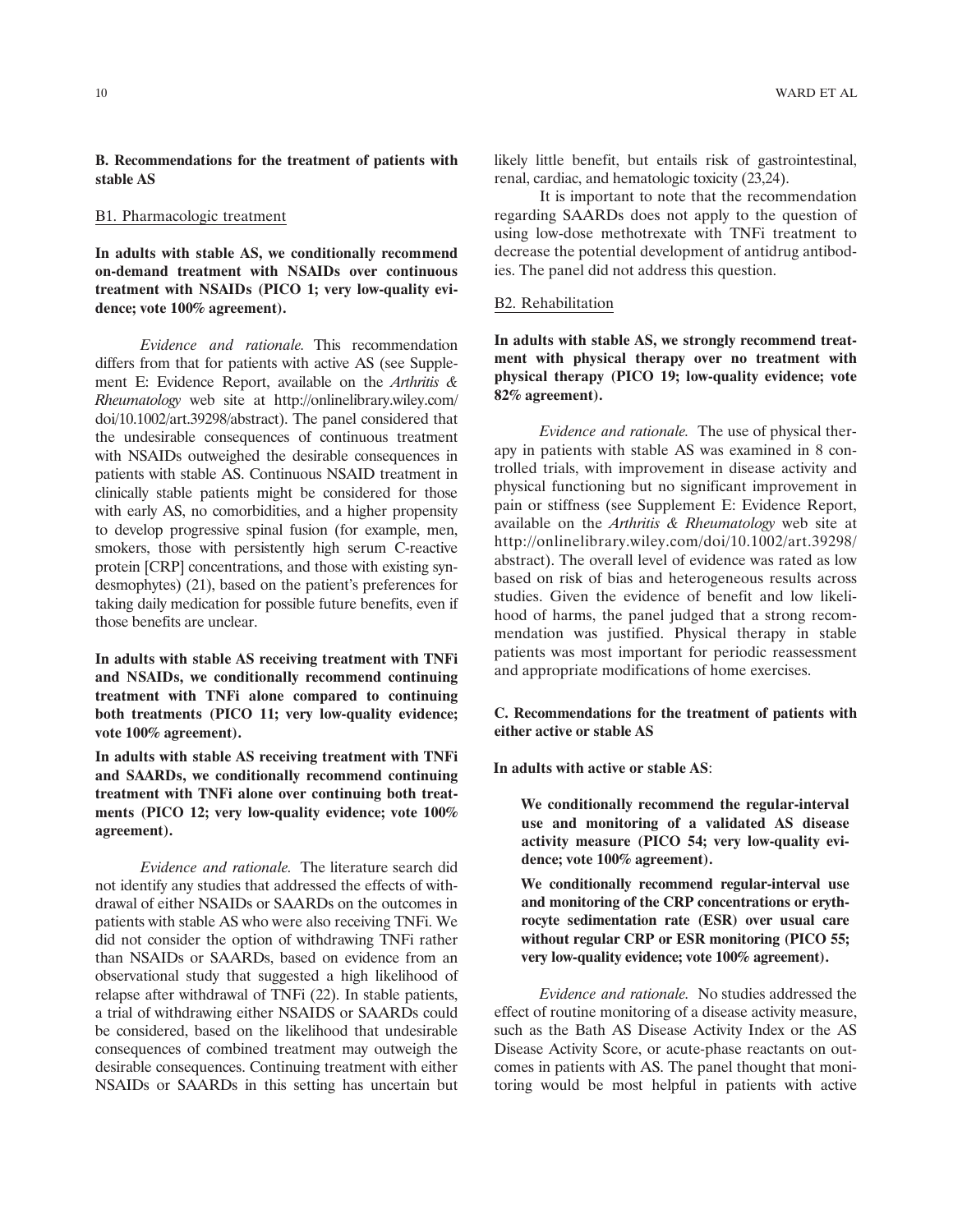symptoms as a guide to treatment. Monitoring was not thought necessary at every clinic visit, and could be omitted in patients who were clinically stable for some time.

# In adults with active or stable AS, we conditionally recommend advising unsupervised back exercises (PICO 20; moderate-quality evidence; vote 91% agreement).

Evidence and rationale. Unsupervised back exercise refers to exercises done by patients at home without prior training by a therapist. This could include recommendations by physicians or in educational pamphlets or videos. This intervention was examined in one controlled trial, which showed no benefit in health status or functional status favoring the intervention, although with serious risk of bias (see Supplement E: Evidence Report, available on the Arthritis & Rheumatology web site at http://onlinelibrary.wiley.com/doi/10.1002/art. 39298/abstract). The panel recommended unsupervised back exercise as part of a general endorsement of physical activity, given that desirable consequences were likely to outweigh undesirable consequences. The recommendation is conditional in that unsupervised back exercises should not substitute for initial instruction in back exercises by a physical therapist.

## In adults with active or stable AS and spinal fusion or advanced spinal osteoporosis, we strongly recommend against treatment with spinal manipulation (PICO 21; very low-quality evidence; vote 100% agreement).

Evidence and rationale. We did not identify any studies of the effects of spinal manipulation with highvelocity thrusts on outcomes in patients with AS. Several case reports of spine fractures, spinal cord injury, and paraplegia following chiropractic spinal manipulation, particularly of the cervical spine in patients with spinal fusion or advanced osteoporosis of the spine, have been reported (25). Based on the absence of evidence of benefit and evidence of potential severe harms, the panel recommended strongly against spinal manipulation with high-velocity thrusts in patients with AS who have spinal fusion or advanced spinal osteoporosis.

## D. Recommendations for the treatment of patients with AS and specific impairments or comorbidities

In adults with AS and advanced hip arthritis, we strongly recommend treatment with total hip arthroplasty over no surgery (PICO 25; very low-quality evidence; vote 100% agreement).

Evidence and rationale. Evidence for the effectiveness of total hip arthroplasty in patients with AS included observational studies and case series which demonstrated postoperative improvements in pain, functioning, and hip range of motion (see Supplement E: Evidence Report, available on the Arthritis & Rheumatology web site at http://onlinelibrary.wiley.com/doi/10.1002/art.39298/abstract). Weak study designs resulted in the overall quality of evidence being rated very low, although this question can practicably be addressed only in observational studies. Arthroplasty is the best treatment option for patients with advanced hip arthritis and severe hip pain, who often would otherwise experience progressive limitations in mobility and reliance on opiates. The panel judged that a strong recommendation for surgery was justified for all patients with hip arthritis that was substantially impacting their mobility or quality of life. An exception is among patients in whom surgery is contraindicated by comorbid conditions. The surgery should be performed by orthopedic surgeons and at hospitals that are highly experienced in joint replacement in patients with AS.

# In adults with AS and severe kyphosis, we conditionally recommend against elective spinal osteotomy (PICO 26; very low-quality evidence; vote 100% agreement).

Evidence and rationale. Evidence for the effectiveness of spinal osteotomy in patients with AS and severe kyphosis is from case series, which most commonly only reported restoration of horizontal gaze or degrees of correction as outcomes (see Supplement E: Evidence Report, available on the Arthritis & Rheumatology web site at http://onlinelibrary.wiley.com/doi/10.1002/art.39298/ abstract). Perioperative mortality of 4% and permanent neurologic sequelae of 5% were noted. Given the high procedure-associated risks and the potential for large benefits with respect to physical functioning, cardiopulmonary functioning, and psychological well-being, decisions about surgery clearly require extensive discussion and consideration of the risks, benefits, and preferences of individual patients. The panel thought that in most patients the risks would outweigh the potential benefits. However, elective spinal osteotomy could be considered in those patients with severe kyphosis who lack horizontal vision and for whom this causes major physical and psychological impairments. In this highly selected subgroup, surgery could be recommended if the procedure is performed at specialized centers by surgeons with extensive experience in the technique. This recommendation does not apply to nonelective surgery, including stabilization of spinal fractures or pseudoarthroses, and relief of spinal cord or nerve root compression.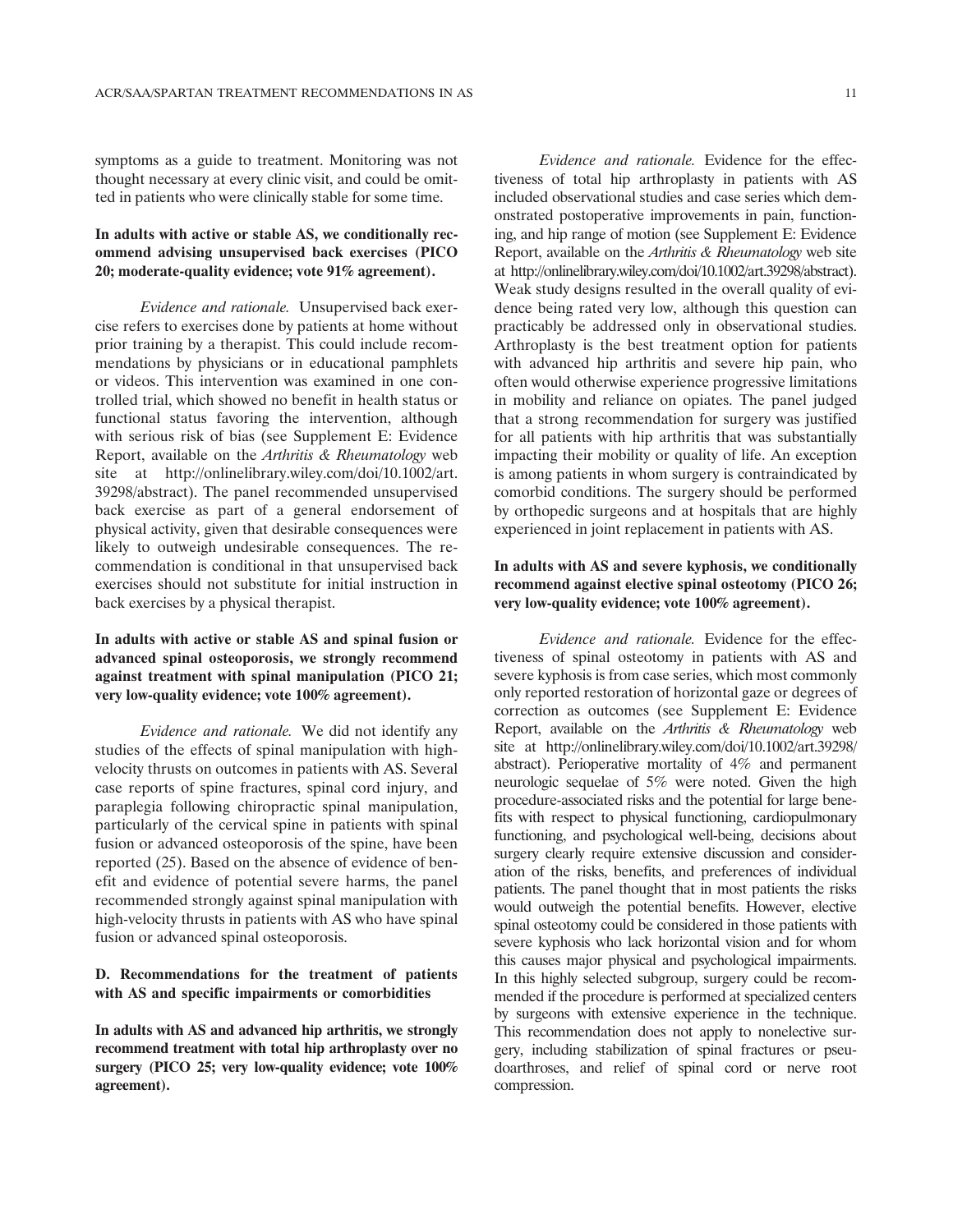In adults with AS and acute iritis, we strongly recommend treatment by an ophthalmologist to decrease the severity, duration, or complications of episodes (PICO 27; very low-quality evidence; vote 100% agreement).

Evidence and rationale. No studies were identified that examined the relative effectiveness of treatment of iritis by specialists or nonspecialists. However, given the expertise of ophthalmologists in diagnosing iritis, evaluating the severity of episodes, and selecting the best local treatments, the panel strongly recommended treatment by an ophthalmologist.

In adults with AS and recurrent iritis, we conditionally recommend prescription over no prescription of topical glucocorticoids for prompt at-home use in the event of eye symptoms to decrease the severity or duration of iritis episodes (PICO 28; very low-quality evidence; vote 91% agreement).

Evidence and rationale. No studies examined the effectiveness of patient-initiated at-home treatment with topical glucocorticoids at the onset of symptoms of iritis compared to physician-directed treatment. Prompt treatment may lessen the severity of episodes and decrease the likelihood of ocular complications (26). Therefore, the committee favored provision of prescriptions of topical glucocorticoids so that patients could initiate treatment at the onset of typical symptoms of iritis. However, this should be restricted to patients with recurrent episodes who are knowledgeable about the symptoms of iritis. Prescription of topical glucocorticoids for at-home use should be done in the context of a care plan that includes a prompt ophthalmologic examination.

In adults with AS and recurrent iritis, we conditionally recommend treatment with infliximab or adalimumab over treatment with etanercept to decrease recurrences of iritis (PICO 29 and 30; very low-quality evidence; vote 82% agreement).

Evidence and rationale. In 4 observational studies or pooled analyses of clinical trial results, treatment with infliximab or adalimumab was associated with lower rates of iritis than was treatment with etanercept (see Supplement E: Evidence Report, available on the Arthritis & Rheumatology web site at http://onlinelibrary.wiley.com/ doi/10.1002/art.39298/abstract). Data on adalimumab were less extensive than data on infliximab. With some evidence of differential effectiveness through indirect comparisons and no evidence of increased harms, the panel recommended infliximab or adalimumab over etanercept for patients with frequently recurrent iritis episodes.

The panel decided to delete the question (PICO 30) that addressed switching TNFi in patients who develop iritis while receiving treatment, since the important decision is the specific TNFi to be used, which is addressed in PICO 29.

## In adults with AS and inflammatory bowel disease:

We do not recommend any particular NSAID as the preferred choice to decrease the risk of worsening of inflammatory bowel disease symptoms (PICO 31; very low-quality evidence, conditional recommendation; vote 100% agreement).

We strongly recommend using treatment with TNFi monoclonal antibodies over treatment with etanercept (PICO 32; very low-quality evidence; vote 100% agreement).

Evidence and rationale. We did not identify any studies of the relative harms of different NSAIDs in patients with AS and inflammatory bowel disease. Evidence of whether treatment with conventional NSAIDs is associated with intestinal relapses in patients with inflammatory bowel disease (without AS) is limited and controversial. While case reports suggest that conventional NSAID treatment can lead to relapses (or onset of inflammatory bowel disease), epidemiologic studies do not support an association (27). Rates of exacerbations of inflammatory bowel disease among patients treated with celecoxib were not significantly different from rates among those treated with placebo in a 2 week trial (28). The panel considered that there was only limited evidence to support use of celecoxib over other NSAIDs, but that short courses of treatment with celecoxib may have less potential for harm.

Evidence of the choice of TNFi in patients with AS and inflammatory bowel disease comes from a pooled analysis, which indicated lower risks of either flare or new onset of inflammatory bowel disease with infliximab than with etanercept (see Supplement E: Evidence Report, available on the Arthritis & Rheumatology web site at http:// onlinelibrary.wiley.com/doi/10.1002/art.39298/abstract). Adalimumab was also associated with lower risks, although these associations were not as strong as those of infliximab. The overall level of evidence was rated as very low because of risk of bias, inconsistency, and imprecision. In making the recommendation, the panel extrapolated from evidence from trials demonstrating the efficacy of TNFi monoclonal antibodies in the treatment of inflammatory bowel disease, but inefficacy of etanercept (29).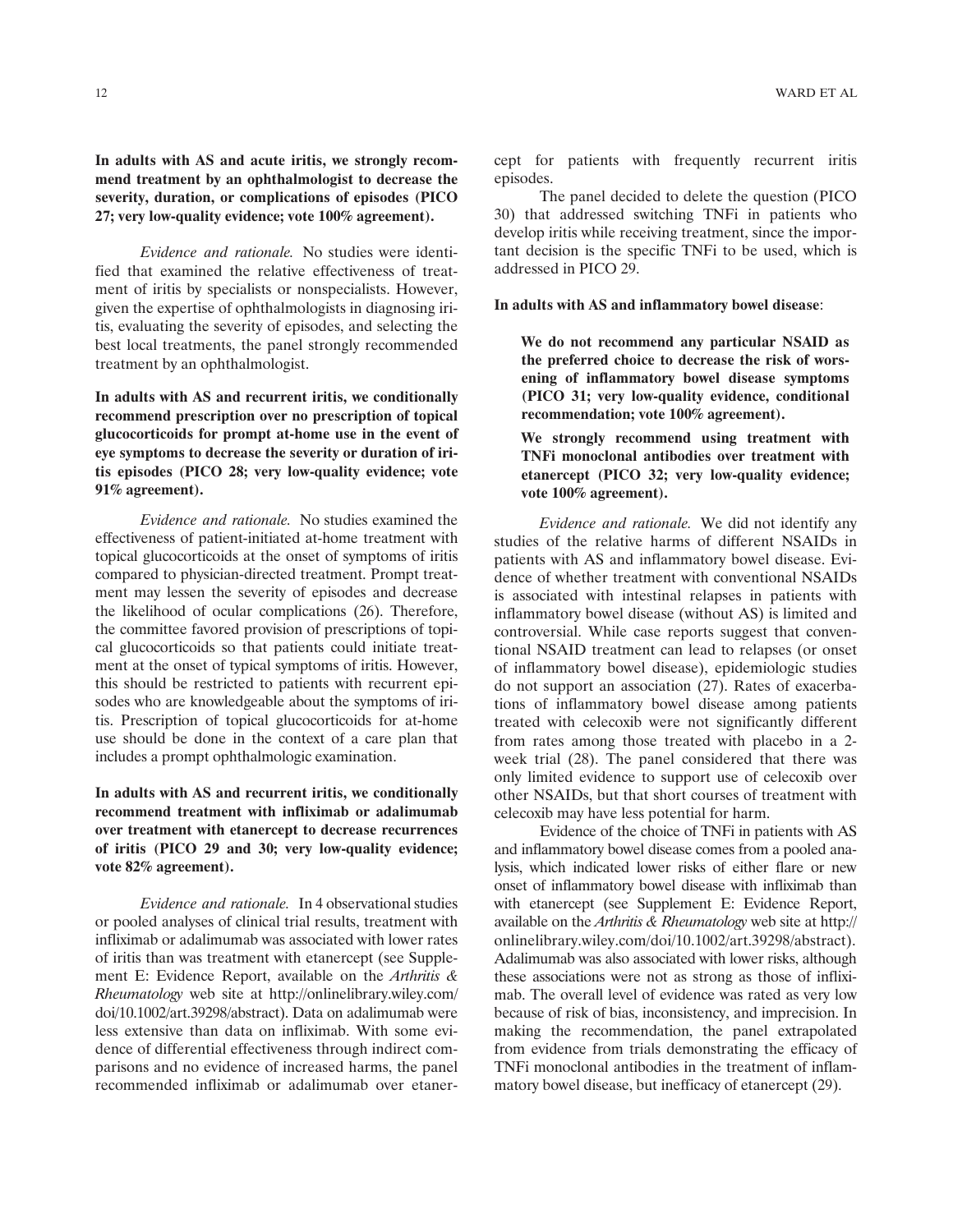#### E. Education and preventive care

In adults with AS, we conditionally recommend participation in formal group or individual self-management education (PICO 48; moderate-quality evidence; vote 91% agreement).

Evidence and rationale. Self-management education interventions in AS were tested in 5 controlled trials, with generally small but significant improvements in measures of disease activity and health status (see Supplement E: Evidence Report, available on the Arthritis & Rheumatology web site at http://onlinelibrary.wiley.com/ doi/10.1002/art.39298/abstract). Attrition in some studies introduced a risk of bias, and the overall level of evidence was rated as moderate. The durability of short-term improvements was unclear. The panel considered that there were few potential undesirable consequences of formal patient education interventions, but participation represents a time commitment for a potentially small and transient benefit. Stratifying group sessions into patients with similar durations or severity of AS may lessen anxiety for some patients. Only programs that have been demonstrated to be effective should be used. Apart from formal self-management education, instruction of patients in the nature, treatments, and prognosis of AS is an important aspect of good clinical care.

# In adults with AS, we conditionally recommend fall evaluation and counseling (PICO 51; very low-quality evidence; vote 100% agreement).

Evidence and rationale. No studies were found that examined the effectiveness of fall evaluations or fall counseling in patients with AS. Because falls can lead to spinal fractures and devastating neurologic consequences in some patients, the panel recommended fall evaluation and counseling for patients with osteoporosis, extensive spinal fusion, postural instability, or concomitant neurologic or musculoskeletal diseases that affect balance.

# In adults with AS, we conditionally recommend screening for osteopenia/osteoporosis with dual x-ray absorptiometry (DXA) scanning over no screening (PICO 49; very low-quality evidence; vote 100% agreement).

In adults with AS and syndesmophytes or spinal fusion, we conditionally recommend screening for osteoporosis/ osteopenia with DXA scanning of the spine as well as the hips, compared to DXA scanning solely of the hip or other non-spine sites (PICO 50; very low-quality evidence; vote 100% agreement).

Evidence and rationale. We did not identify any studies that compared different strategies of osteoporosis screening in patients with AS. Because osteoporosis is a treatable complication of AS, the panel thought that screening was indicated. The age and sex of the patient, the patient's level of physical activity, the duration and severity of AS, and presence or absence of other risk factors for osteoporosis should be considered in deciding when to begin screening and at what interval scans should be done.

Evidence on the validity of the spine DXA readings in the presence of syndesmophytes is limited and conflicting (see Supplement E: Evidence Report, available on the Arthritis & Rheumatology web site at http:// onlinelibrary.wiley.com/doi/10.1002/art.39298/abstract). The panel thought that restricting DXA scans to nonspine sites in patients with syndesmophytes or spinal fusion could potentially miss spinal osteoporosis in some patients, and therefore recommended that spine and hip DXA scans be included in the initial screening of most patients. The sites to be scanned subsequently should be those that are most informative on the initial screening.

#### In adults with AS:

We strongly recommend against screening for cardiac conduction defects with electrocardiograms (PICO 52; very low-quality evidence; vote 82% agreement).

# We strongly recommend against screening for valvular heart disease with echocardiograms (PICO 53; very low-quality evidence; vote 90% agreement).

Evidence and rationale. We did not identify studies that examined the effectiveness of screening for cardiac conduction defects or valvular heart disease in asymptomatic patients with AS. Conduction defects affect fewer than 10% of patients with AS (30). Because treatment would not be indicated in the absence of symptoms, the panel ascribed little value to screening asymptomatic patients. Detection of minor conduction disturbances may cause patients unnecessary anxiety and generate repeated medical tests. Syncope, dizziness, palpitations, fatigue, angina, and heart failure are indications for investigation.

Screening of asymptomatic patients with echocardiography for aortic valve disease would not likely detect occult abnormalities that could be treated to prevent progression to a symptomatic stage. The highly sensitive nature of echocardiography may lead to detection of minor abnormalities and cause anxiety. The panel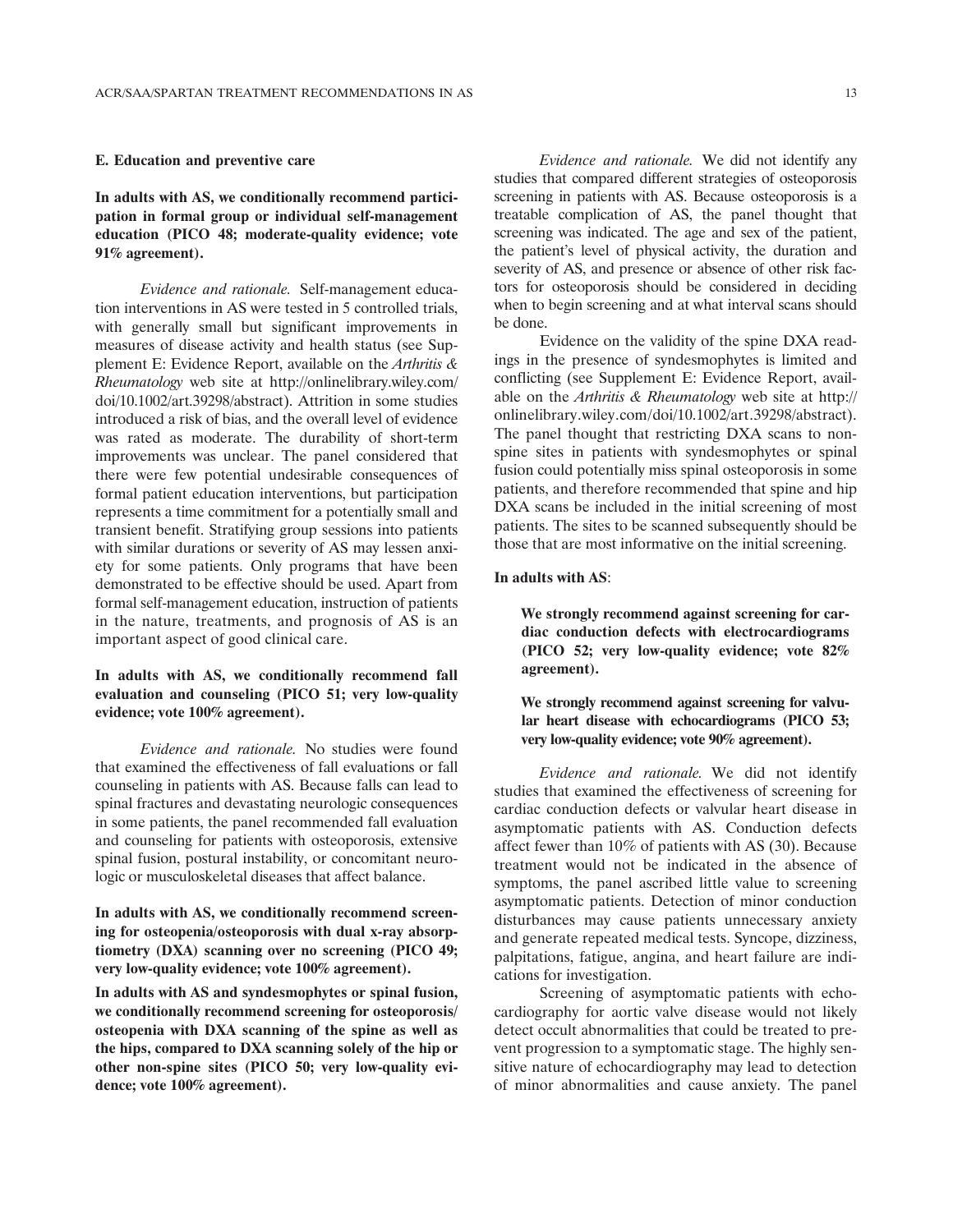





Figure 3. Summary of the main recommendations for the treatment of patients with active ankylosing spondylitis (AS) (A) or stable AS (B). NSAIDs = nonsteroidal antiinflammatory drugs; SSZ = sulfasalazine; TNFi = tumor necrosis factor inhibitors; IBD = inflammatory bowel disease;  $GC =$  glucocorticoid;  $CRP = C$ -reactive protein;  $ESR =$  erythrocyte sedimentation rate.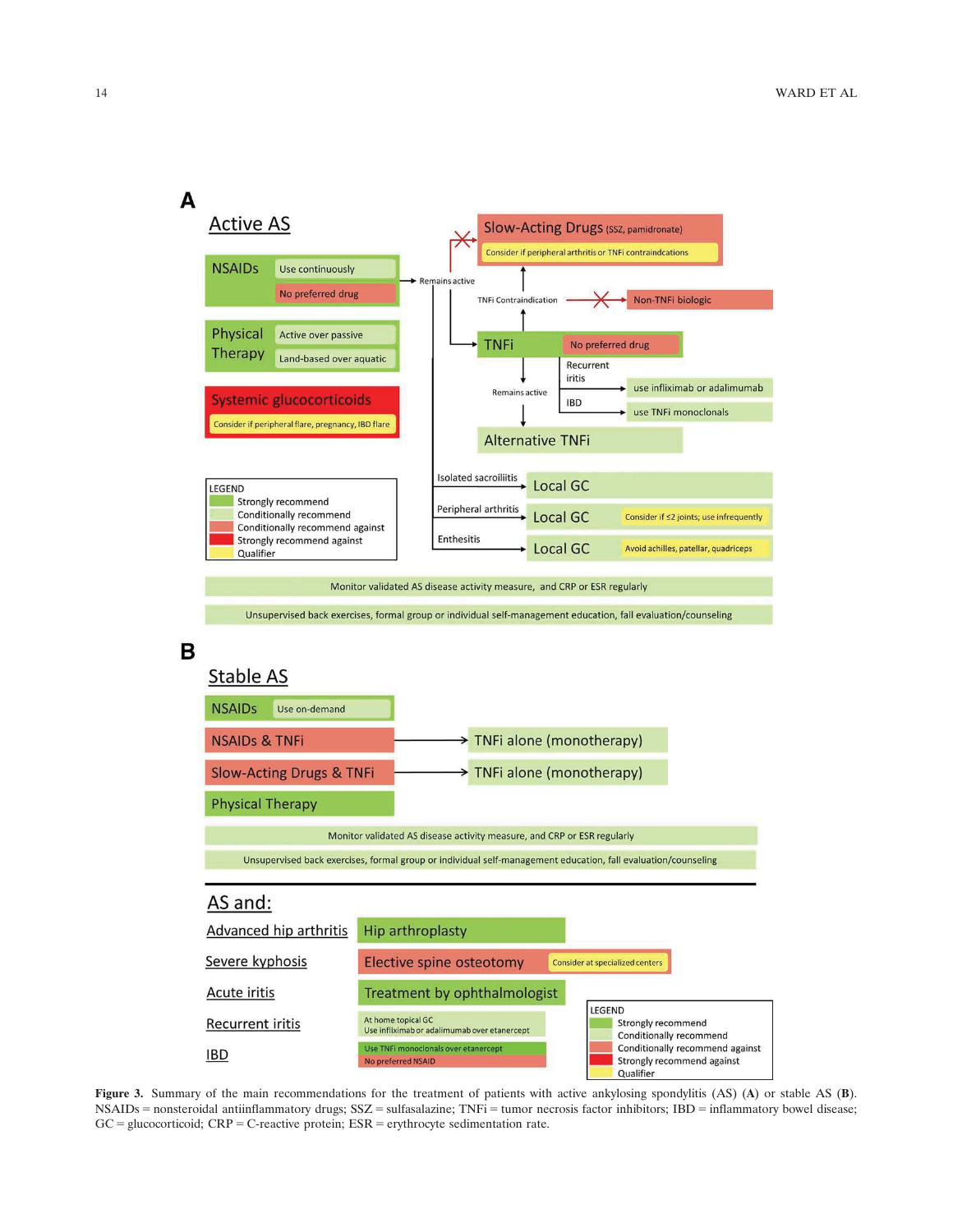judged that the undesirable consequences of screening, including its costs, outweighed the potential benefits.

## F. Recommendations for the treatment of patients with nonradiographic axial SpA

The panel considered 20 PICO questions on pharmacologic treatment, use of rehabilitation, and monitoring of nonradiographic axial SpA that were analogous to the questions for AS (see Supplement B, available on the Arthritis & Rheumatology web site at http://onlinelibrary. wiley.com/doi/10.1002/art.39298/abstract). Because nonradiographic axial SpA has only recently been defined, the literature on treatment of this condition is limited (see Supplement E: Evidence Report, available on the Arthritis & Rheumatology web site at http://onlinelibrary. wiley.com/doi/10.1002/art.39298/abstract). Therefore, the panel relied on the AS literature as the basis for most recommendations, which are also provided in Supplement B. These recommendations were the same as for AS, with the exception of the PICO question on use of TNFi. This question also had the highest level of evidence among those for nonradiographic axial SpA.

# In adults with active nonradiographic axial SpA despite treatment with NSAIDs, we conditionally recommend treatment with TNFi over no treatment with TNFi (PICO 38; moderate-quality evidence; vote 90% agreement).

Evidence and rationale. This recommendation was based on evidence from 5 controlled trials of adalimumab, certolizumab, etanercept, and infliximab (see Supplement E: Evidence Report, available on the Arthritis & Rheumatology web site at http://onlinelibrary.wiley. com/doi/10.1002/art.39298/abstract). Results consistently favored TNFi over placebo, but with imprecise estimates of effect. One trial included an unknown number of patients with AS. Overall, the quality of evidence for the critical outcomes was judged to be moderate, and the panel judged that treatment be considered in patients with active nonradiographic axial SpA not responsive to NSAIDs, particularly those with evidence of sacroiliitis on magnetic resonance imaging and/or an elevated CRP level. Patients should be thoroughly educated about the therapy and actively engaged in the treatment decision.

#### DISCUSSION

In the scope of these recommendations, we tried to identify the most common, consequential, and unsettled questions in the care of patients with AS and nonradiographic axial SpA, so that the recommendations would be useful in guiding clinical decision making. We prioritized symptoms, health status, functional status, quality of life, mortality, and toxicities to guide comparisons of treatment options. A quick reference guide that summarizes the main recommendations in AS is provided in Figure 3.

We used the GRADE method to develop these recommendations. Important features of this method are 1) specification of the patient groups, interventions, competing alternatives, and outcomes so each recommendation is clearly focused on a particular clinical situation; 2) grading of the quality of evidence; and 3) basing the strength of recommendations on the quality of evidence, balance of benefits and harms, and patients' preferences for different treatment options. The systematic, transparent, and explicit process of developing recommendations through GRADE is a major feature accelerating its adoption by professional groups internationally (12).

Detailing the interventions and treatment alternatives to specific patient subgroups in particular clinical circumstances is a factor that distinguishes these recommendations from previous AS guidelines. We did not include recommendations on diagnostic evaluations, good clinical practice, or overall principles of care, since these were considered foundational. Our recommendations are limited in that we did not examine the full range of treatment alternatives for patients with active peripheral arthritis or enthesitis, advanced options for patients who do not respond to first- and second-level systemic treatments, use of analgesics, or the use of imaging in disease monitoring. These topics should be addressed in future updates, which should also include searches of additional literature databases and studies in languages other than English, if resources allow. While we did not develop recommendations for the treatment of juvenile SpA, these recommendations can be extrapolated to patients with AS who are younger than 18 years of age. We also did not examine the cost effectiveness of treatment options.

For some questions, including most of those for patients with nonradiographic axial SpA, we did not identify any directly relevant data from the literature. In these cases, recommendations were based on the experience and knowledge of voting panel members, and using indirect evidence from other conditions. While there was substantial evidence for some interventions, particularly for pharmacologic treatments, there were few studies of treatment strategies or the sequencing of medications in the event of contraindications or nonresponse, or of the efficacy of different strategies of monitoring disease activ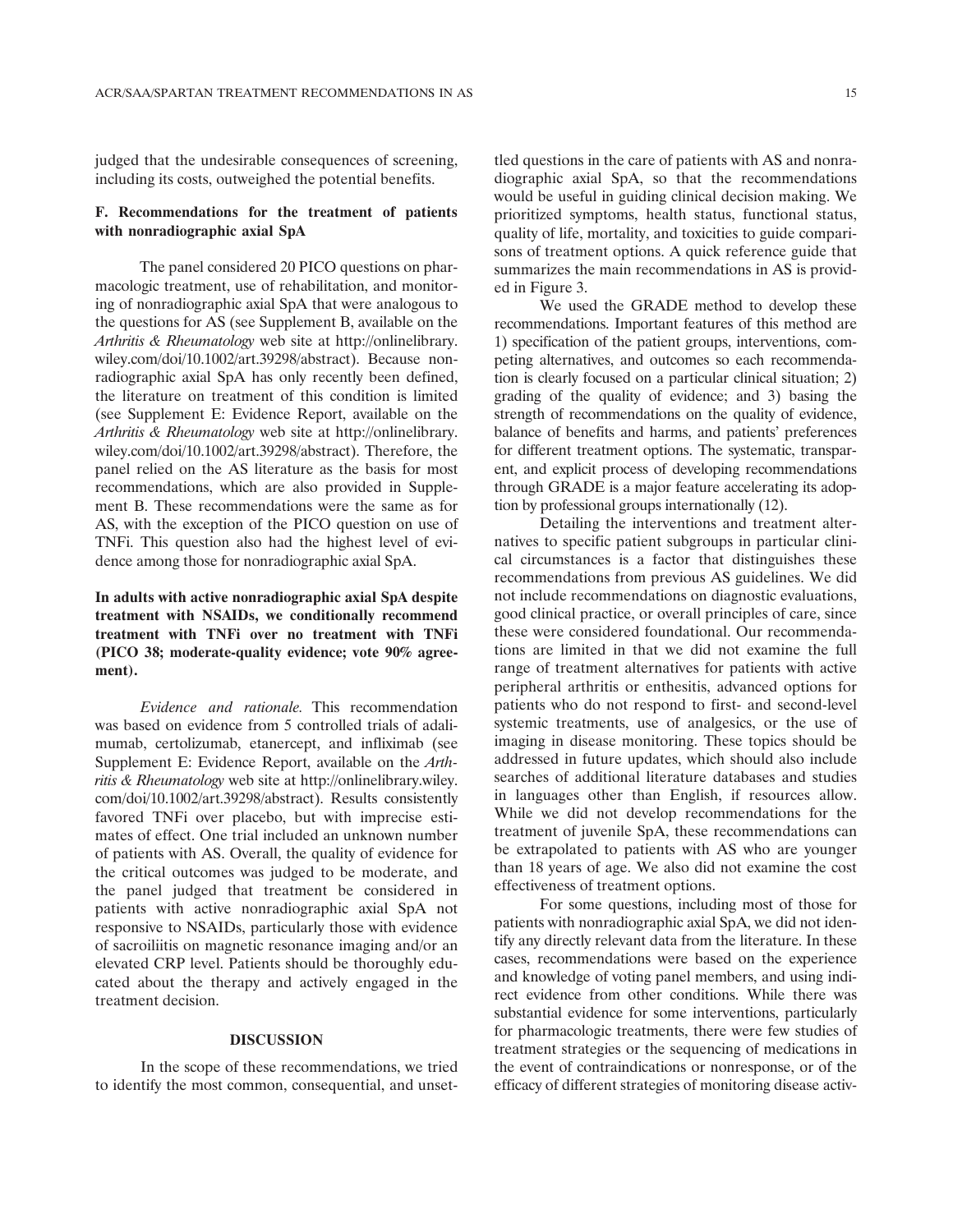ity and response. More studies are needed on the role of systemic and local glucocorticoids, on the use of NSAIDs in patients with coexisting inflammatory bowel disease, and comparison of active versus passive physical therapy treatments. Studies of appropriate methods to screen for osteoporosis and cardiovascular disease are also needed. This review highlights the many knowledge gaps in the treatment of AS and nonradiographic axial SpA.

While these recommendations can address common clinical situations, all treatment decisions must be individualized, with consideration of the unique aspects of each patient's presentation, medical history, and preferences. Treatment recommendations also cannot address all permutations that might affect treatment decisions. Application of these recommendations therefore requires careful assessment and sound clinical judgment.

In addition to this publication, these recommendations will be disseminated through posting on the ACR web site (www.rheumatology.org/Practice-Quality/ Clinical-Support/Clinical-Practice-Guidelines/Axial-Spondyloarthritis), and through the membership of the Spondylitis Association of America and the Spondyloarthritis Research and Treatment Network. The main potential barrier to implementation of these guidelines is limited access to care. Financial barriers to TNFi are substantial, even for patients with medical insurance. Philanthropic organizations and pharmaceutical patient-assistance programs can in some cases help supply or defray the costs of TNFi. Many community-based health centers and public hospitals either support or can refer patients to physical therapists at reduced costs. Public hospitals also provide orthopedic surgery services to patients unable to pay for care.

As new evidence is generated and new treatments become available, these recommendations will require updating. We anticipate an update will be done within 5 years of this publication. However, the recommendations may be modified before then if warranted by major changes in treatments or recognition of new harms with the current interventions.

#### ACKNOWLEDGMENTS

This work was supported by the American College of Rheumatology and the Spondylitis Association of America. We thank our patient representative for adding valuable perspectives. We thank Laurie Savage and Charlotte Howard of the Spondylitis Association of America for their partnership on this project. We thank Regina Parker for administrative assistance and Tamara Rader, who with Janet Joyce, developed and reviewed the literature search strategies. We appreciate the contributions of Drs. Robert Hart, Siba Raychaudhuri, and James Witter to the literature review.

#### AUTHOR CONTRIBUTIONS

All authors were involved in drafting the article or revising it critically for important intellectual content, and all authors approved the final version to be published. Dr. Ward had full access to all of the data in the study and takes responsibility for the integrity of the data and the accuracy of the data analysis.

Study conception and design. Ward, Deodhar, Akl, Inman, Maksymowych, Joyce, Colbert, Yu, Miller, Reveille, Caplan.

Acquisition of data. Deodhar, Lui, Ermann, Gensler, Smith, Borenstein, Hiratzka, Weiss, Inman, Majithia, Haroon, Maksymowych, Joyce, van den Bosch, Yu, Reveille, Caplan.

Analysis and interpretation of data. Ward, Deodhar, Akl, Lui, Ermann, Gensler, Smith, Hiratzka, Weiss, Inman, Haroon, Maksymowych, Clark, Colbert, Figgie, Hallegua, Prete, Rosenbaum, Stebulis, van den Bosch, Caplan.

#### **REFERENCES**

- 1. Braun J, Sieper J. Ankylosing spondylitis. Lancet 2007;369:1379–90.
- 2. Zochling J, Smith EU. Seronegative spondyloarthritis. Best Pract Res Clin Rheumatol 2010;24:747–56.
- 3. Perez Alamino R, Maldonado Cocco JA, Citera G, Arturi P, Vazquez-Mellado J, Sampaio-Arros PD, et al. Differential features between primary ankylosing spondylitis and spondylitis associated with psoriasis and inflammatory bowel disease. J Rheumatol 2011;38:1656–60.
- 4. Van der Linden S, Valkenburg HA, Cats A. Evaluation of diagnostic criteria for ankylosing spondylitis: a proposal for modification of the New York criteria. Arthritis Rheum 1984;27: 361–8.
- 5. Rudwaleit M, van der Heijde D, Landewe R, Listing J, Akkoc N, Brandt J, et al. The development of Assessment of SpondyloArthritis International Society classification criteria for axial spondyloarthritis (part II): validation and final selection. Ann Rheum Dis 2009;68:777–83.
- 6. Amor B, Dougados M, Mijiyawa M. Criteria of the classification of spondylarthropathies. Rev Rhum Mal Osteoartic 1990;57: 85–9. In French.
- 7. Dougados M, van der Linden S, Juhlin R, Huitfeldt B, Amor B, Calin A, et al, and the European Spondylarthropathy Study Group. The European Spondylarthropathy Study Group preliminary criteria for the classification of spondylarthropathy. Arthritis Rheum 1991;34:1218–27.
- 8. Braun J, van den Berg R, Baraliakos X, Boehm H, Burgos-Vargas R, Collantes-Estevez E, et al. 2010 update of the ASAS/EULAR recommendations for the management of ankylosing spondylitis. Ann Rheum Dis 2011;70:896–904.
- 9. Sidiropoulos PI, Hatemi G, Song IH, Avouac J, Collantes E, Hamuryudan V, et al. Evidence-based recommendations for the management of ankylosing spondylitis: systematic literature search of the 3E Initiative in Rheumatology involving a broad panel of experts and practising rheumatologists. Rheumatology (Oxford) 2008;47:355–61.
- 10. Smolen JS, Braun J, Dougados M, Emery P, FitzGerald O, Helliwell P, et al. Treating spondyloarthritis, including ankylosing spondylitis and psoriatic arthritis, to target: recommendations of an international task force. Ann Rheum Dis 2014;73:6–16.
- 11. Van den Berg R, Stanislawska-Biernat E, van der Heijde DM. Comparison of recommendations for the use of anti-tumour necrosis factor therapy in ankylosing spondylitis in 23 countries worldwide. Rheumatology (Oxford) 2011;50:2270–7.
- 12. Grade Working Group web site. URL: www.gradeworkinggroup.org.
- 13. Guyatt GH, Oxman AD, Vist GE, Kunz R, Falck-Ytter Y, Alonso-Coello P, et al, for the GRADE Working Group. GRADE: an emerging consensus on rating quality of evidence and strength of recommendations. BMJ 2008;336:924–6.